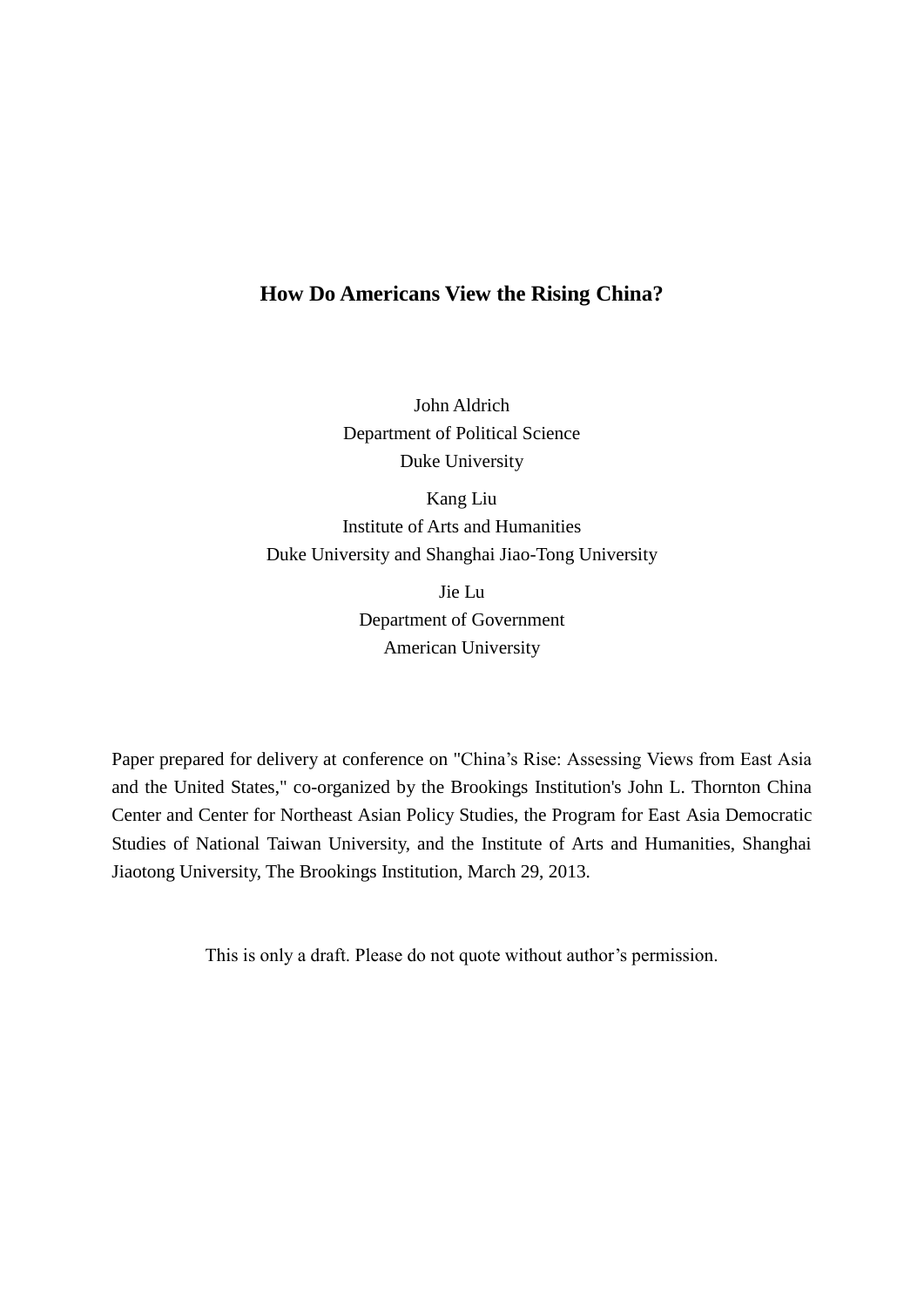Conventional wisdom holds that the American public is primarily concerned about domestic issues rather than international affairs. Nevertheless, recent research in political psychology and public opinion have effectively documented that the American people often do have considerable interest in international affairs, and can apply their cognitive capabilities in establishing coherent views on foreign policies. Scholars have also shown how public opinion on international affairs has affected the American public's support for the President and helped shape their vote choices.<sup>1</sup> Meanwhile, American politicians, whether pandering to the public or mobilizing popular support through agenda-setting and framing, have taken advantage of the public's views and concerns about international affairs for campaign and policy purposes.

Given that China has the world's second largest economy and is the second largest trade partner of the US, and the largest foreign holder of American debt, it is therefore not surprising that the "China issue" has been frequently raised in American politics and widely covered in American mass media. For instance, both Obama and Romney actively played the China card in their 2012 presidential campaigns, although with varying emphasis. In addition to China's insufficient protection of human rights (e.g., its one-child policy and the issue of

<sup>1</sup> See, among others, J. Aldrich, John L. Sullivan and Eugene Borgida, "Foreign Affairs and Issue Voting: Do Presidential Candidates 'Waltz Before A Blind Audience?'", *American Political Science Review*, 83(1), (1989), pp. 123-41; John H. Aldrich, Christopher Gelpi, Peter Feaver, Jason Reifler and Kristin Thompson Sharp, "Foreign Policy and the Electoral Connection", *Annual Review of Political Science*, 9, (2006), pp. 477-502; John E. Mueller, "Presidential Popularity from Truman and Johnson", *American Political Science Review*, 64(1), (1970), pp. 18-34; James N. Schubert, Patrick A. Stewart and Margaret A. Curran, "A Defining Presidential Moment: 9/11 and the Rally Effect", *Political Psychology*, 23(3), (2002), pp. 559-83.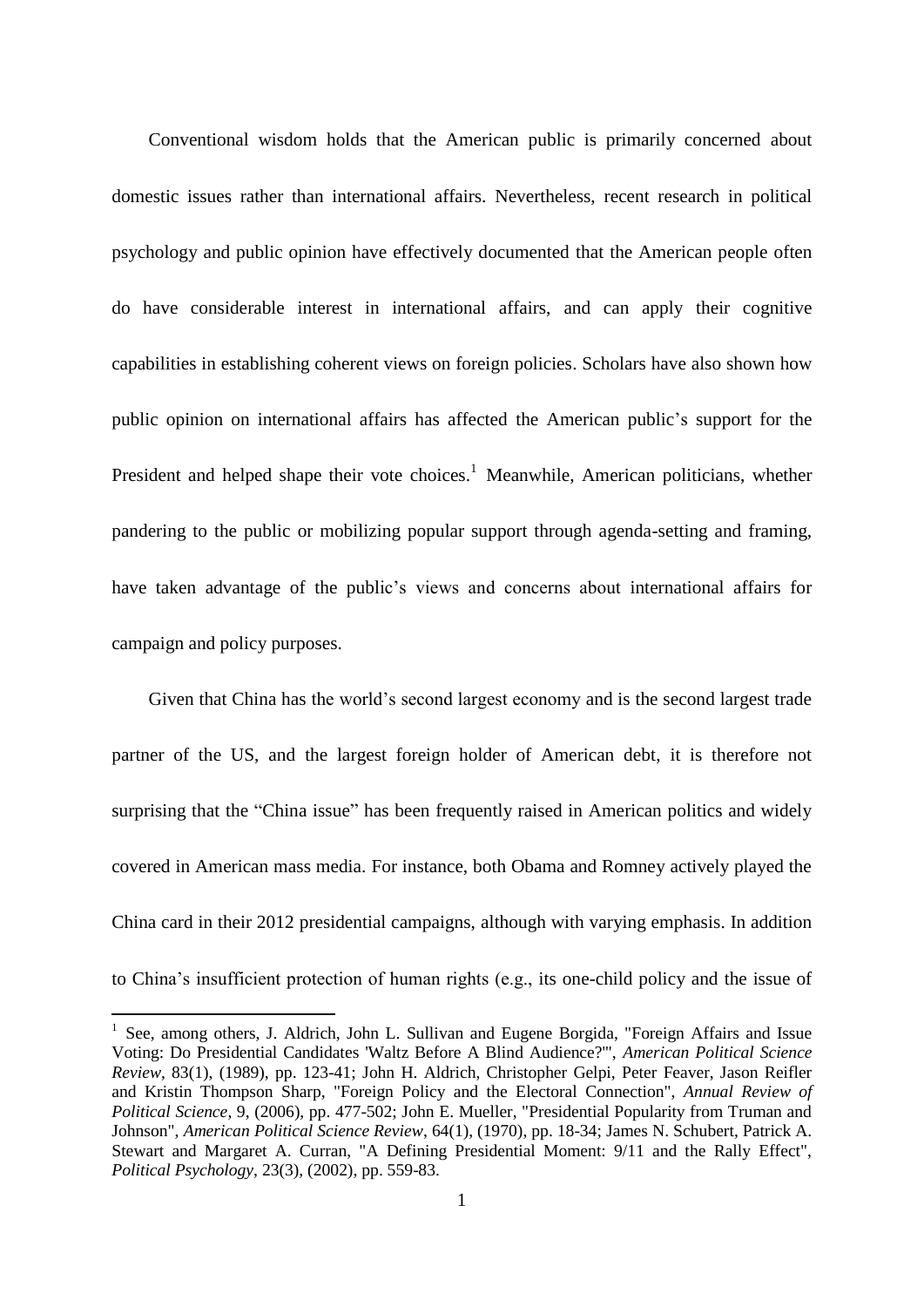Falun Gong), discrimination against minorities (e.g., the Tibetans and Uighurs), and lack of democracy, Romney also vehemently criticized China as a currency manipulator and theft of intellectual property. For his part, Obama focused on his administration's confrontation with China on trade and tariff issues and proposed a "pivot" in American security policy from Europe and the Mideast to the Pacific. As Trey Hardin, a Republican political strategist, argued, the China card played by Obama and Romney brought about the most influential emotion motivating voters in the fall of 2012 – fear. Hardin emphasized that: "It is not clear that most voters truly understand the economic significance of China but playing the fear card does not necessarily require that tutorial by either campaign."<sup>2</sup>

China, on the other hand, has long been aware of the significance of how other countries – not just its neighbors but also global powers like the US – view its continuous growth, including its expanding military power, with respect to its foreign policies and future development. Since the early 2000s, China has been working industriously to present its economic growth as a peaceful rise that should enhance world stability and development, rather than threatening other countries' security, in general, or challenging American hegemony, in particular.<sup>3</sup> Nevertheless, many countries still are anxious about or even suspicious of an increasingly powerful China with its authoritarian government and opaque

 2 http://www.cbsnews.com/8301-503544\_162-57518776-503544.html

<sup>&</sup>lt;sup>3</sup> [http://news.xinhuanet.com/english/business/2012-12/05/c\\_132019684.htm.](http://news.xinhuanet.com/english/business/2012-12/05/c_132019684.htm) For related academic and policy analysis, see, among others, Bijian Zheng, "China's 'Peaceful Rise' to Great-Power Status", *Foreign Affairs*, 84(5), (2005), pp. 18-24.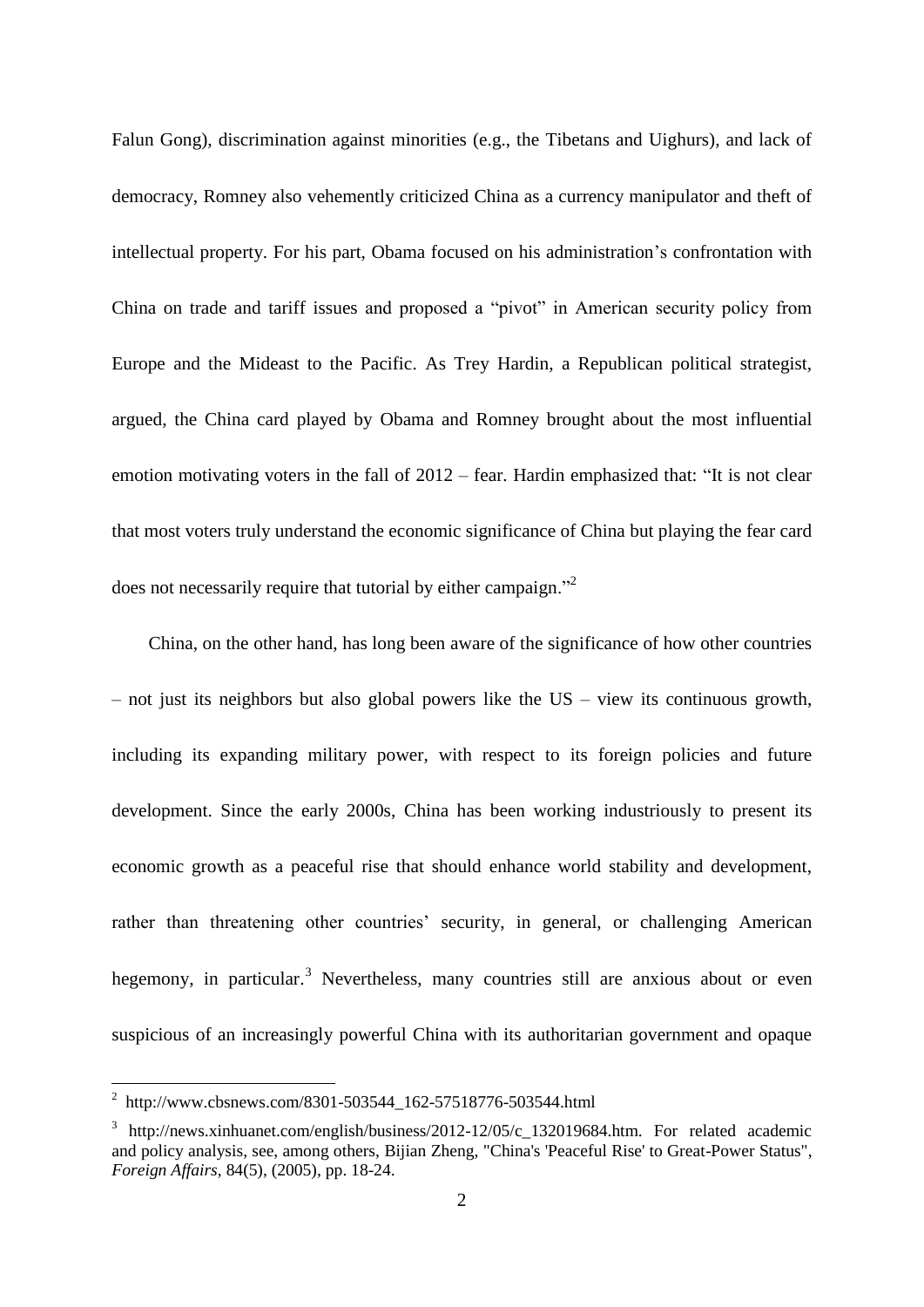decision-making processes. Such anxiety and suspicion have generated waves of various China-threat theories around the world.<sup>4</sup>

Seeking to counteract such speculation, the Chinese government has updated its strategies to improve its image around the world. More specifically, it had moved past the conventional diplomatic and academic channels, to direct attention to cultivating its soft power via promoting public diplomacy.<sup>5</sup> Given the significance of Sino-US relations, it is understandable that the Chinese government has invested millions of dollars to improve its image in the US. For instance, sixty-eight Confucius Institutes have been established in the US, accounting for more than 20 percent of all such programs sponsored by the Chinese government around the world. In early 2011, China's promotional advertisement debuted in Times Square. And later, a number of promotional advertisements, sponsored by Chinese cities like Chengdu, Suzhou, and Shanghai, were shown in the US.

Given the influence of public opinion on American foreign policies, the salience of the China issue for American politicians, and the Chinese government's concerted efforts in the U.S. in promoting an image of its peaceful rise, it is undeniably important to examine how the American public views China and responds to its rise. Is it true that most American voters

<sup>4</sup> See, among others, John J. Mearsheimer, "China's Unpeaceful Rise", *Current History*, 105(690), (2006), pp. 160-6; Amitai Etzioni, "Is China a Responsible Stakeholder?", *International Affairs*, 87(3), (2011), pp. 539-5; Elizabeth C. Economy, "The Game Changer: Coping with China's Foreign Policy Revolution", *Foreign Affairs*, 89(6), (2010), pp. 142-5; Stephanie Kleine-Ahlbrandt and Andrew Small, "China's New Dictatorship Diplomay: Is Beijing Parting with Pariahs?", *Foreign Affairs*, 87(1), (2008), pp. 38-56.

 $5$  http://news.xinhuanet.com/world/2010-09/01/c\_12505564.htm.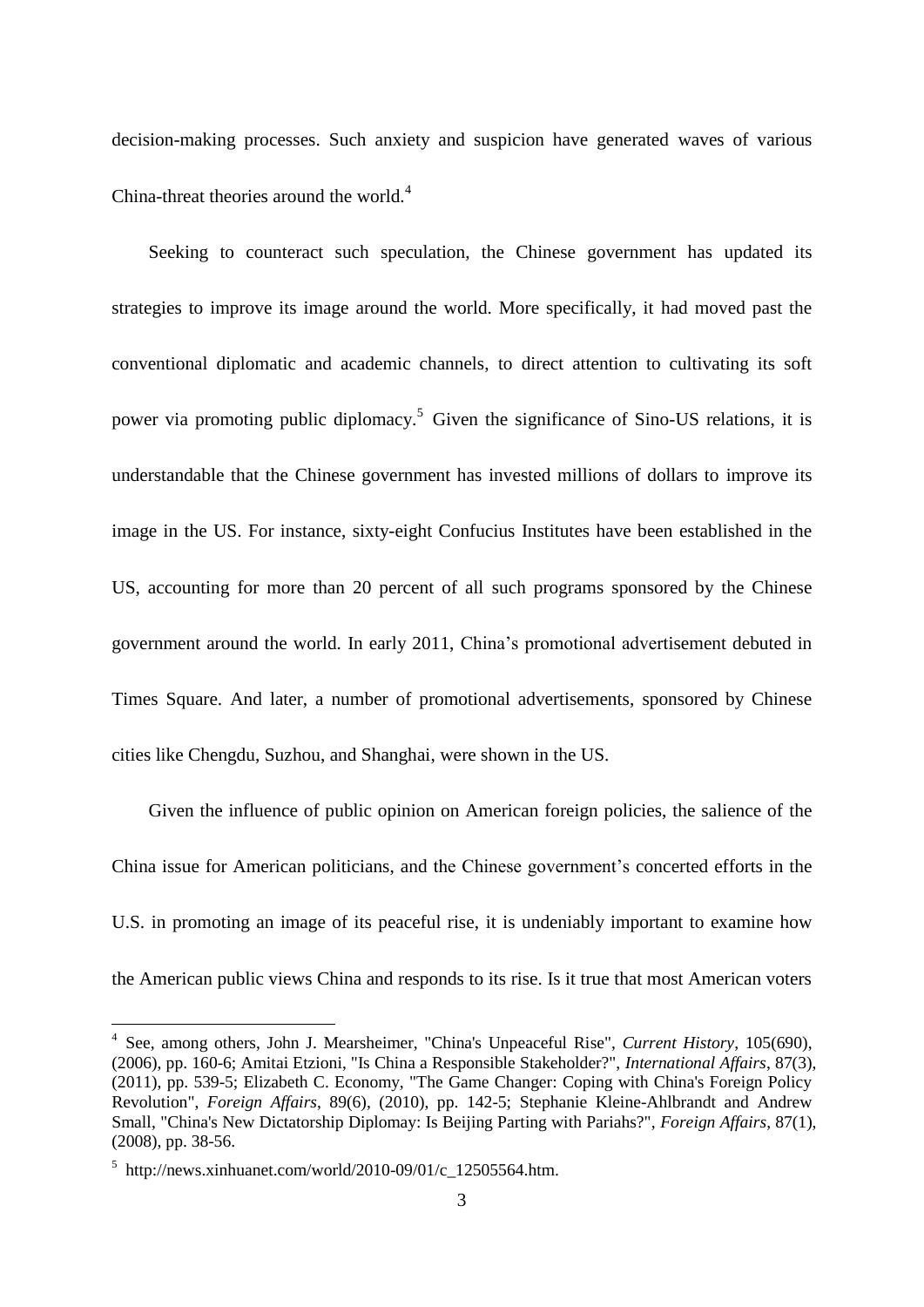do not truly understand the significance of China as a rising and rivalrous power of the US? Do they effectively perceive the rise of China? What are their views of the socioeconomic, political, cultural performance of China, as well as China's influence and behavior in the international community? What is their general feeling toward China and its development? How is the general feeling shaped by their assessments of China's socioeconomic, political and cultural performance? Does their exposure to China-related information in American media affect this general feeling? Will more life experiences of China, e.g., via visiting China, affect their general feeling?

In this paper, we use an original national survey of Americans, conducted in the summer of 2010, to address these questions. More specifically, we assess 1) how well Americans understand the significance of China and its rise; 2) their perceptions of China's socioeconomic, political and cultural aspects; 3) their general feeling toward China, compared to some other prominent foreign countries; and 4) how this general feeling might have been shaped by their perceptions of China's socioeconomic, political and cultural aspects, as well as their exposure to China-related information from various sources and their partisan-ideological predispositions. The contribution of this paper is threefold. First, moving beyond the conventional thermometer measures, we enrich existing research by more comprehensively examining the American people's views of China, which are multi-dimensional and contain embedded tensions. Secondly, we explore the relative salience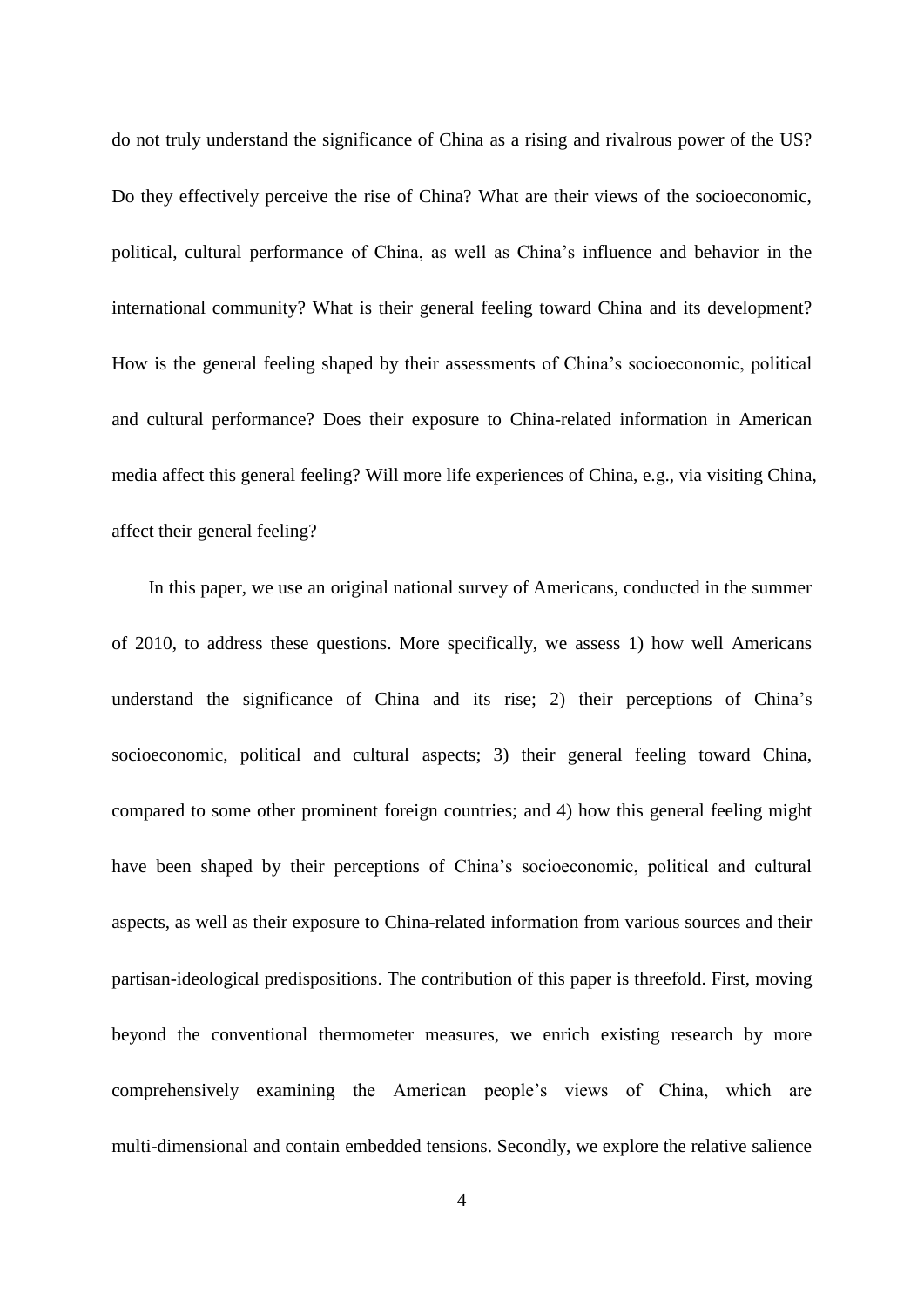of the American public's evaluations of China's various aspects in shaping their general feeling toward China. Thirdly, we adopt new instruments to measure Americans' exposure to China-related information, including different media channels and personal contacts with China; and we examine how such information affects the American public's general dispositions toward China.

This paper is organized as follows. In the first section, we review existing literature and present some of the unique features of our 2010 American national survey. We show how these features can enrich our current understanding of how the American public views China and associated dynamics. Next section focuses on how Americans understand the significance of China and recognize its rising. After examining the American public's multidimensional views of China, and their embedded tensions, we scrutinize the relative salience of such views in shaping Americans' general feeling toward China, as well as the influence of their exposure to China-related information from a variety of sources. The last section concludes and provides some suggestions for future related research.

#### **Survey Data and Original Features**

In 2010, the Institute of Arts and Humanities at Shanghai Jiao-tong University collaborated with the China Center (now the Program for Research on China) at Duke University and conducted the Americans' Attitudes toward China Survey (AACS). This is one of a few nationally representative sampling surveys initiated by a Chinese academic institute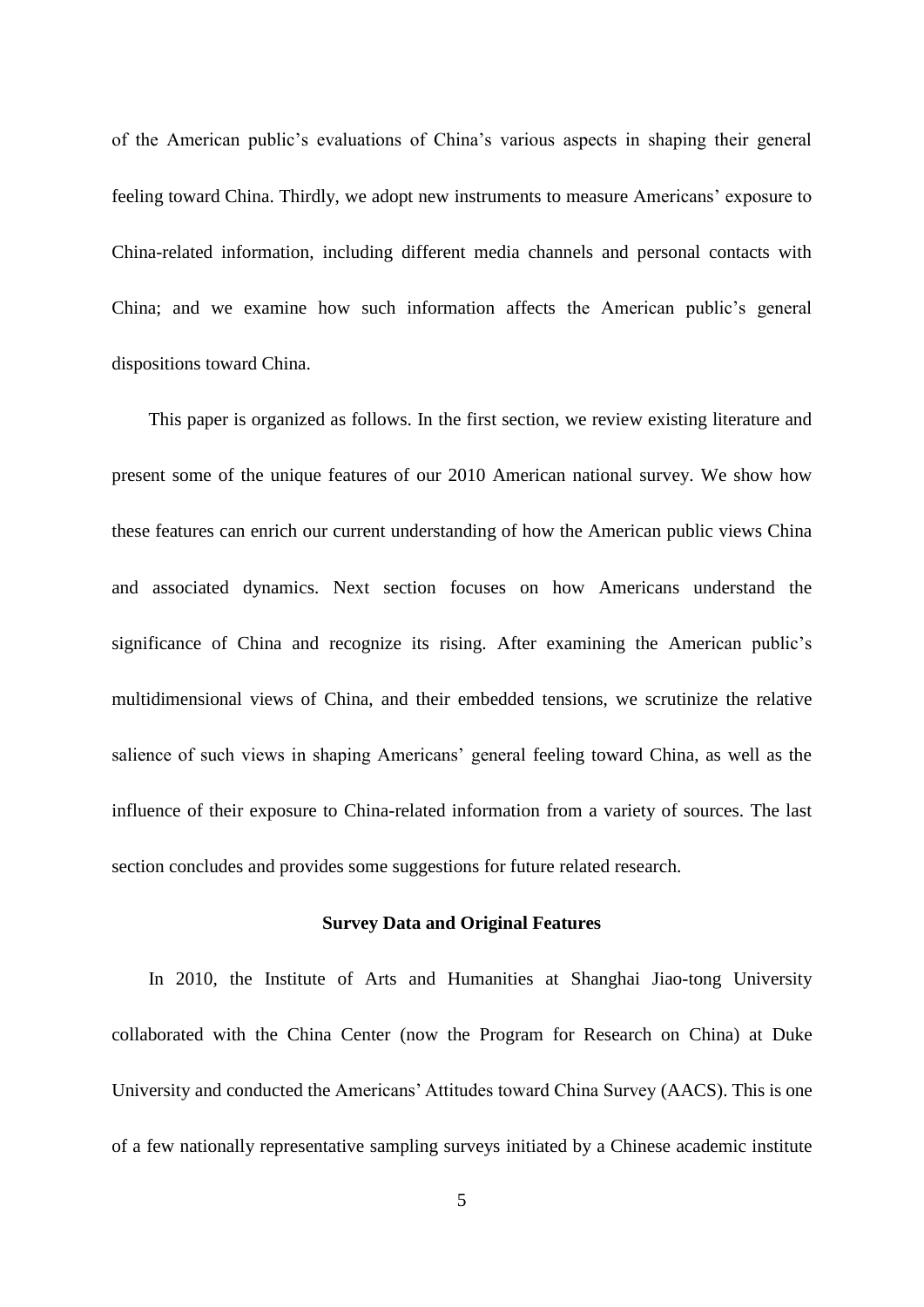in the US. Several Chinese and American political scientists, communication scholars, and public opinion experts were involved in the questionnaire design.<sup>6</sup> The AACS was administered by the Center for Survey Research (CSR) at Indiana University, with interviews conducted between June 23, 2010 and August 29, 2010. The survey was conducted with an RDD sample of landline phone numbers in the lower forty eight states.<sup>7</sup> For each residential telephone number, one respondent was randomly selected from all eligible household members  $(18+)$ . The average interview length is 24.2 minutes.<sup>8</sup> The final sample includes 810 cases.<sup>9</sup> Given the salience of China issues in American politics, especially during electoral campaigns, there is no lack of empirical work on how Americans view China using survey data.<sup>10</sup> Our survey differs in several respects.

Frof. Kang Liu of Shanghai Jiao-tong University and Prof. Tianjian Shi and Prof. John Aldrich of Duke University collectively chaired a team for questionnaire design.

 $7$  Telephone numbers were randomly generated using the Genesys list-assisted method. This method allows for unpublished numbers and new listings to be included in the sample. After selecting a random sample of telephone numbers, the numbers were matched to a database of business and non-working numbers. All matches were subsequently purged from the original sample. All cases confirmed to be eligible were called up to 24 times, except in cases of respondent refusal or insufficient time before the end of the study. Cases with unknown eligibility (persistent no answers or answering devices unknown to belong to residences) were called a minimum of 8 times, with calls made during the morning, afternoon, evening, and weekend. Interviewers attempted to convert each refusal at least twice, once at the first instance of refusal and again a few days later.

<sup>&</sup>lt;sup>8</sup> Data were collected by telephone using the CASES software (5.4) on-site at the CSR telephone interviewing facilities.

<sup>&</sup>lt;sup>9</sup> Detailed information on the demographic features of the AACS sample is attached to the appendix.

<sup>&</sup>lt;sup>10</sup> See, among others, Tao Xie and Benjamin I. Page, "Americans and the Rise of China as a World Power", *Journal of Contemporary China*, 19(65), (2010), pp. 479-50; Peter Hays Gries, H. Michael Crowson and Todd L. Sandel, "The Olympic Effect on American Attitudes towards China: Beyond Personality, Ideology, and Media Exposure", *Journal of Contemporary China*, 19(64), (2010), pp. 213-3; Benjamin I. Page and Tao Xie, *Living with the Dragon: How the American Public Views the Rise of China* (New York, NY: Columbia University Press, 2010; Charles Tien and James A. Nathan, "Trends: American Ambivalence toward China", *Public Opinion Quarterly*, 65(1), (2001), pp. 124-38. There is another line of research that focuses on longitudinal changes in the aggregated views of China in the US. See, Xiuli Wang and Pamela J. Shoemaker, "What Shapes Americans' opinion of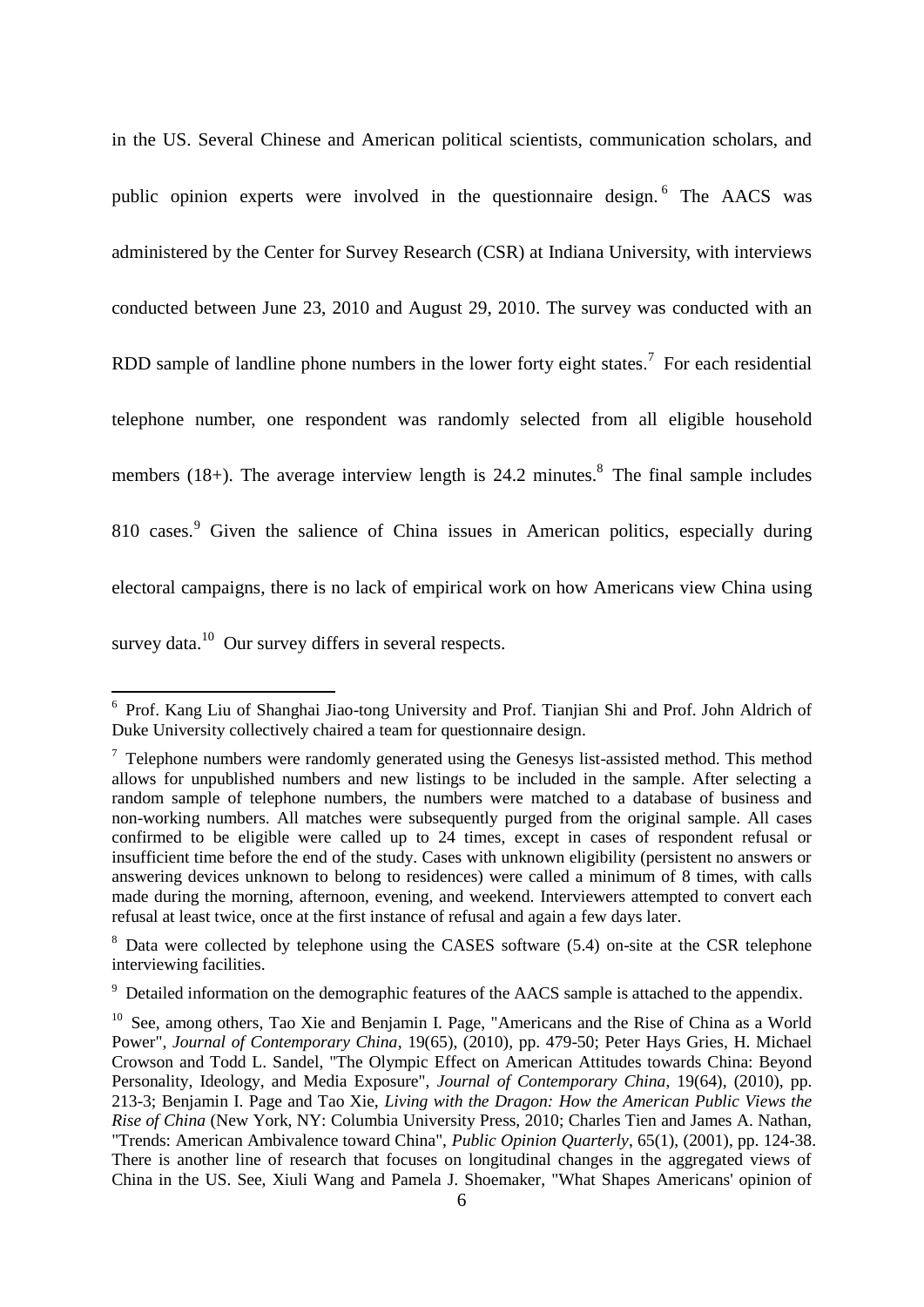First, it is one of the few cases that seek to measure systematically, rather than simply assume the significance of the rising of China to the American public.<sup>11</sup> Without such an empirical basis, it is no wonder that even during the 2012 presidential campaigns, some political strategists still publicly suggested that most American voters might not truly understand the significance of China; and that their response to the playing of the China card by both presidential candidates could be primarily emotional.<sup>12</sup> Theoretically, the extent to which the American public clearly and effectively understands the significance of China and its rising lies at the heart of all existing relevant debates. Whether ignorance, emotions, or ideologically-colored interpretations of reality constitute the foundation of the American people's views of China has serious implications for the future of Sino-US relations, to say nothing of China's public diplomacy. To assess such opinions, the AACS asked questions regarding Americans' knowledge about and evaluations of certain aspects of Sino-US relations and China's role in the world. As previously argued, this provides the indispensable cognitive foundation for further analyses on how Americans respond to the rising of China.

Secondly, most public opinion surveys use one or two general measures such as the 100-point feeling thermometer, favorable-unfavorable choice, or ally-enemy recognition

China? Country Characteristics, Public Relations and Mass Media", *Chinese Journal of Communication*, 4(1), (2011), pp. 1-20. Due to the possible issue of ecological fallacy, the research focusing on aggregated views of China in the US cannot provide reliable information on how the American people's views of China may change for various reasons.

<sup>&</sup>lt;sup>11</sup> The exceptions are: Page and Xie, *Living with the Dragon: How the American Public Views the Rise of Chin*; Xie and Page, "Americans and the Rise of China as a World Power".

<sup>&</sup>lt;sup>12</sup> See, for example, http://www.cbsnews.com/8301-503544\_162-57518776-503544.html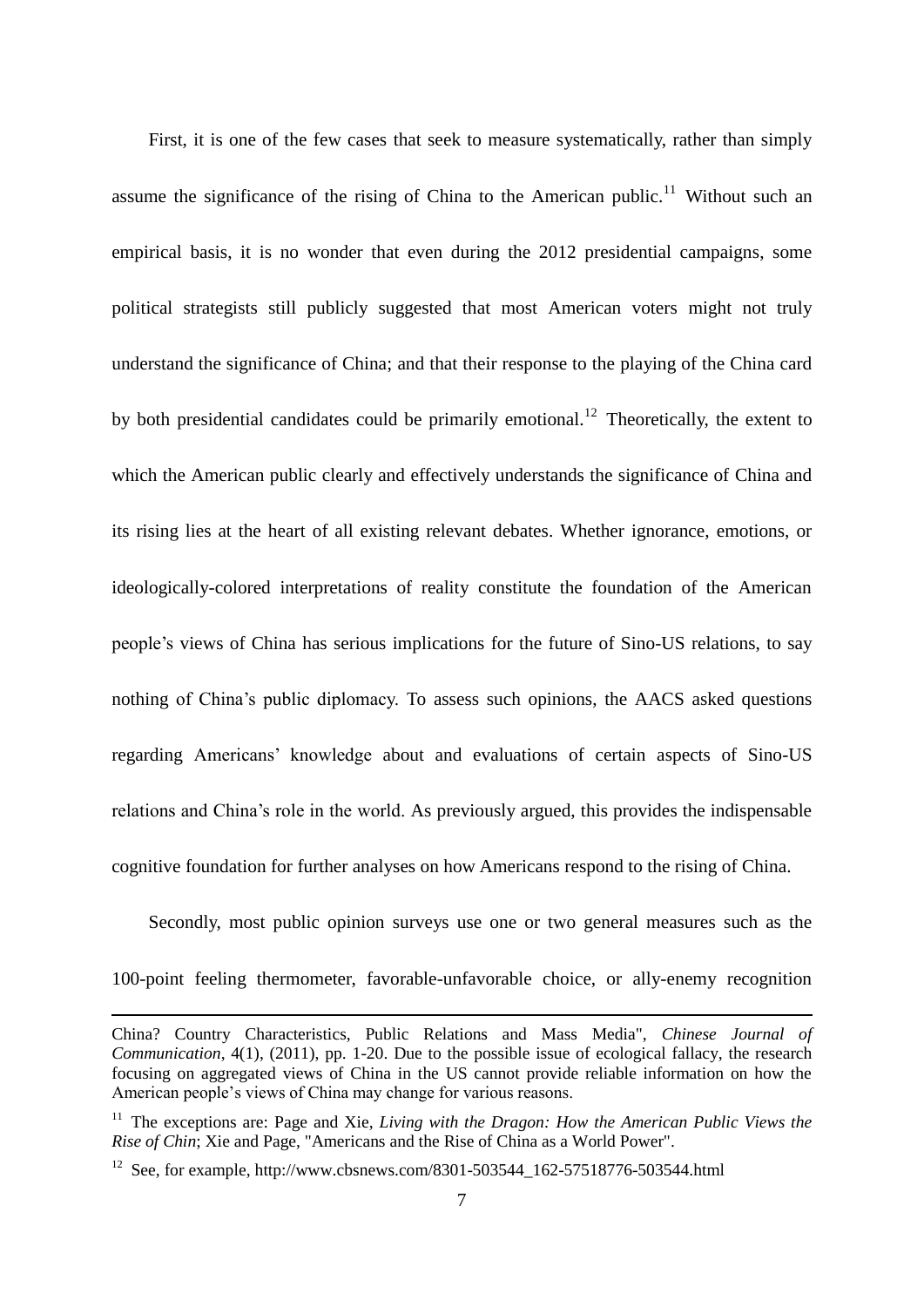measures to tap China's image in the US; and most of them focus on the foreign policy dimension. Nevertheless, while they are indeed valuable for some purposes, these measures cannot effectively capture the multidimensional nature of China and its rise. Neither can they provide sufficient information to examine how the multidimensional nature of China and its rise might have generated some tensions in the American people's related views. As Tien and Nathan document in their analysis of waves of American public opinion surveys in the 1990s, Americans actually are quite ambivalent toward China, particularly when we move away from the general measures and foreign policies.<sup>13</sup> Moreover, existing research is primarily concerned with how the American people think their governments should deal with the rising China, rather than the American public's perceptions and evaluations of China's behavior and performance. To address these deficiencies, the AACS, in addition to general thermometer measures, developed a variety of questions to tap how Americans assess China on various aspects, like its economy, political system, culture, and international behavior. These new measures provide a richer information basis for more nuanced understandings on how China's performance and its behavior are perceived by the American people. These data also make it possible to understand the relative salience of such perceptions (regarding various aspects of China) in shaping the American public's general dispositions toward China that have been widely documented in related public opinion surveys.

<sup>&</sup>lt;sup>13</sup> Tien and Nathan, "Trends: American Ambivalence toward China".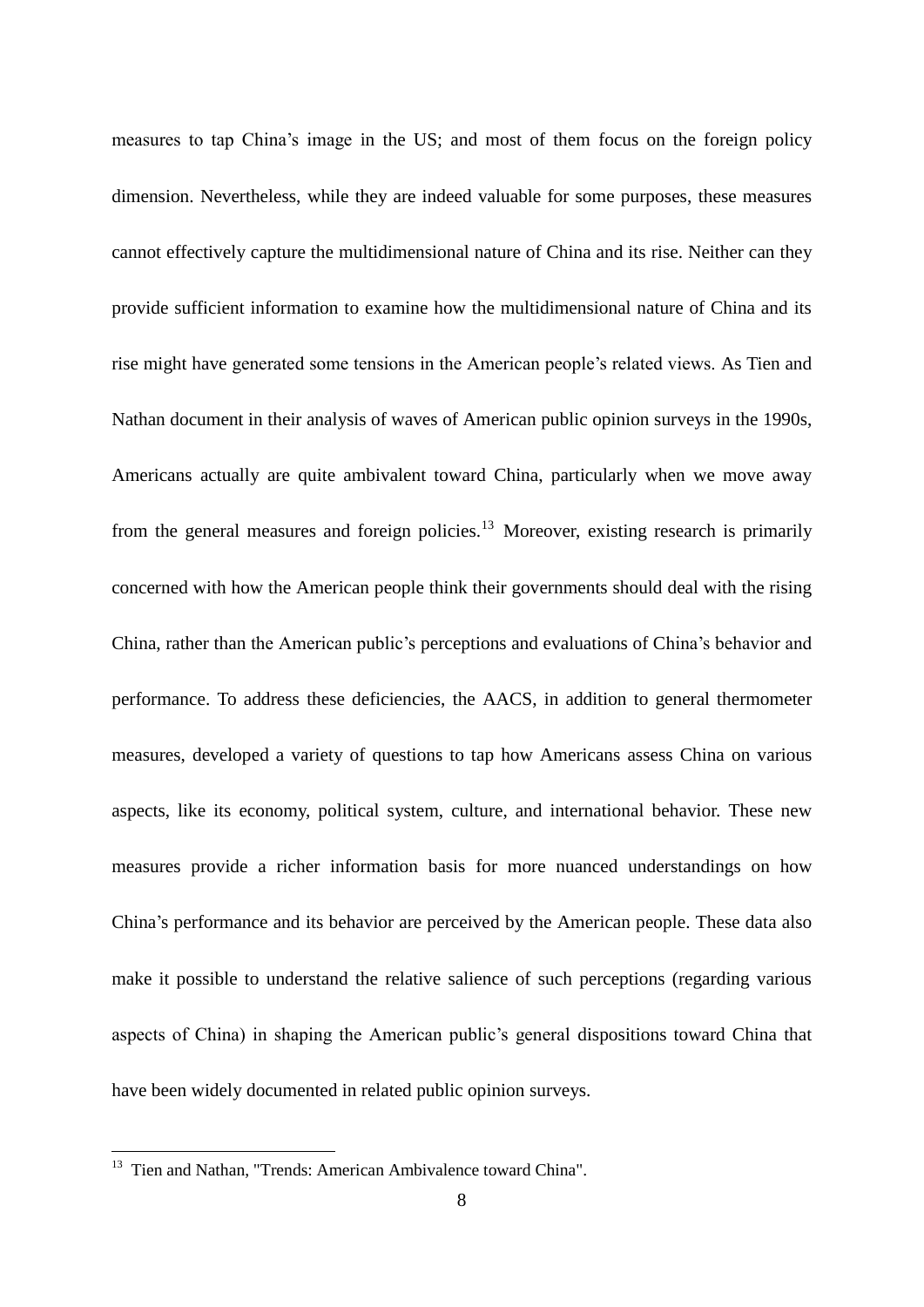Thirdly, according to contemporary research on public opinion, predispositions and information are the two factors that shape public opinion.<sup>14</sup> Therefore, we need to know where Americans get their information about China and to measure relevant predispositions to understand the origins of China's image in the US in a more comprehensive manner. In most existing research, predispositions are usually captured by a conservative-liberal scale or self-reported party affiliation.<sup>15</sup> Meanwhile, the sources of China-related information are either completely ignored or roughly approximated by some general media exposure measures. For instance, in Page and Xie's most recent and comprehensive assessment of China's image in the US, how Americans get their information about China is neither in their analytical framework nor in their empirical models.<sup>16</sup> In Gries et al.'s examination on how the 2008 Beijing Olympics affected the American public's views of China, they only use one general measure asking whether their respondents accessed any coverage about China through American media during the two weeks of the 2008 Beijing Olympics.<sup>17</sup> While we accept the validity of the conventional predisposition measures, we believe it is crucial to give serious and sufficient attention to the range of the American public's sources of

<sup>14</sup> See, among others, R. Michael Alvarez and John Brehm, *Hard Choices, Easy Answers: Values, Information, and American Public Opinion* (Princeton, NJ: Princeton University Press, 2002).

<sup>&</sup>lt;sup>15</sup> Personality measures and right-wing authoritarianism are also used to capture relevant predispositions. See Gries, Crowson and Sandel, "The Olympic Effect on American Attitudes towards China: Beyond Personality, Ideology, and Media Exposure".

<sup>16</sup> Page and Xie, *Living with the Dragon: How the American Public Views the Rise of China*.

<sup>&</sup>lt;sup>17</sup> Gries, Crowson and Sandel, "The Olympic Effect on American Attitudes towards China: Beyond Personality, Ideology, and Media Exposure".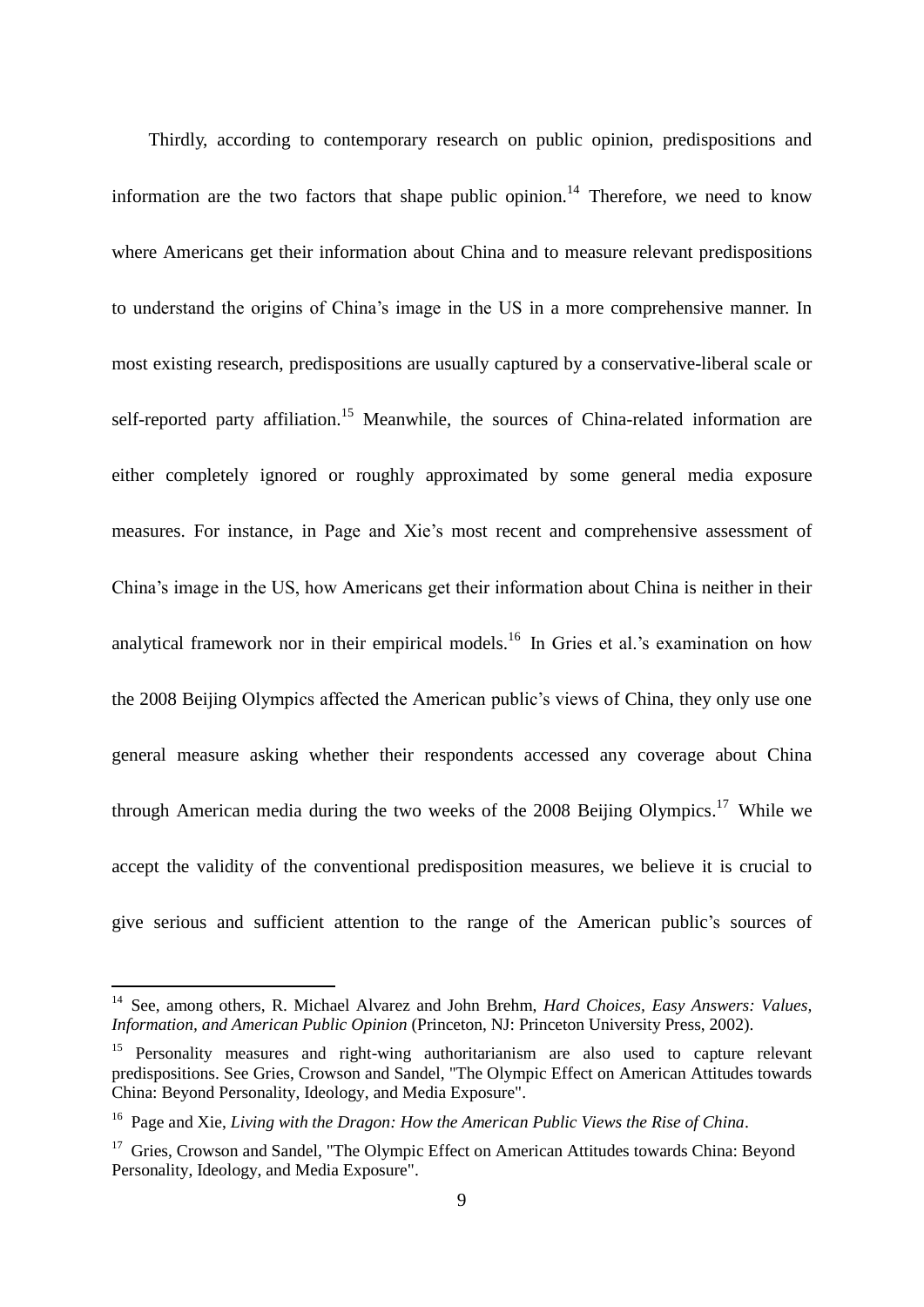China-related information and their possible effects on Americans' views of China. Therefore, besides general media exposure measures, the AACS included specific indicators measuring whether Americans access any information about China from various media channels (i.e., newspapers, radio stations, TV programs, and news websites). Moreover, we believe that some Americans' life experiences in China (visiting for vacation or business) should provide some critical information that might be essentially different from what they acquire from American media. Thus, the AACS adopted a question specifically asking for the American people's previous experience of visiting China.

## **Do Americans Recognize the Significance of China and Its Rising?**

As discussed previously, before we examine how Americans view China, it is very important to be clear on whether Americans actually do recognize the significance of China and its rising. Or, perhaps, the American public's attitudes toward China are simply led by emotions or illusions mobilized by strategic politicians. This exercise provides the critical cognitive foundation for our later examination of China's image in the US.

The AACS included two questions focusing on the economic significance of China to the US: 1) "To the best of your knowledge, do you think the US loans more money to China or that China loans more money to the US?" And 2) "Whose economy do you think would be harmed more if the US completely broke off trade relations with China?" To measure whether the American public does recognize the rising of China, the AACS asked two questions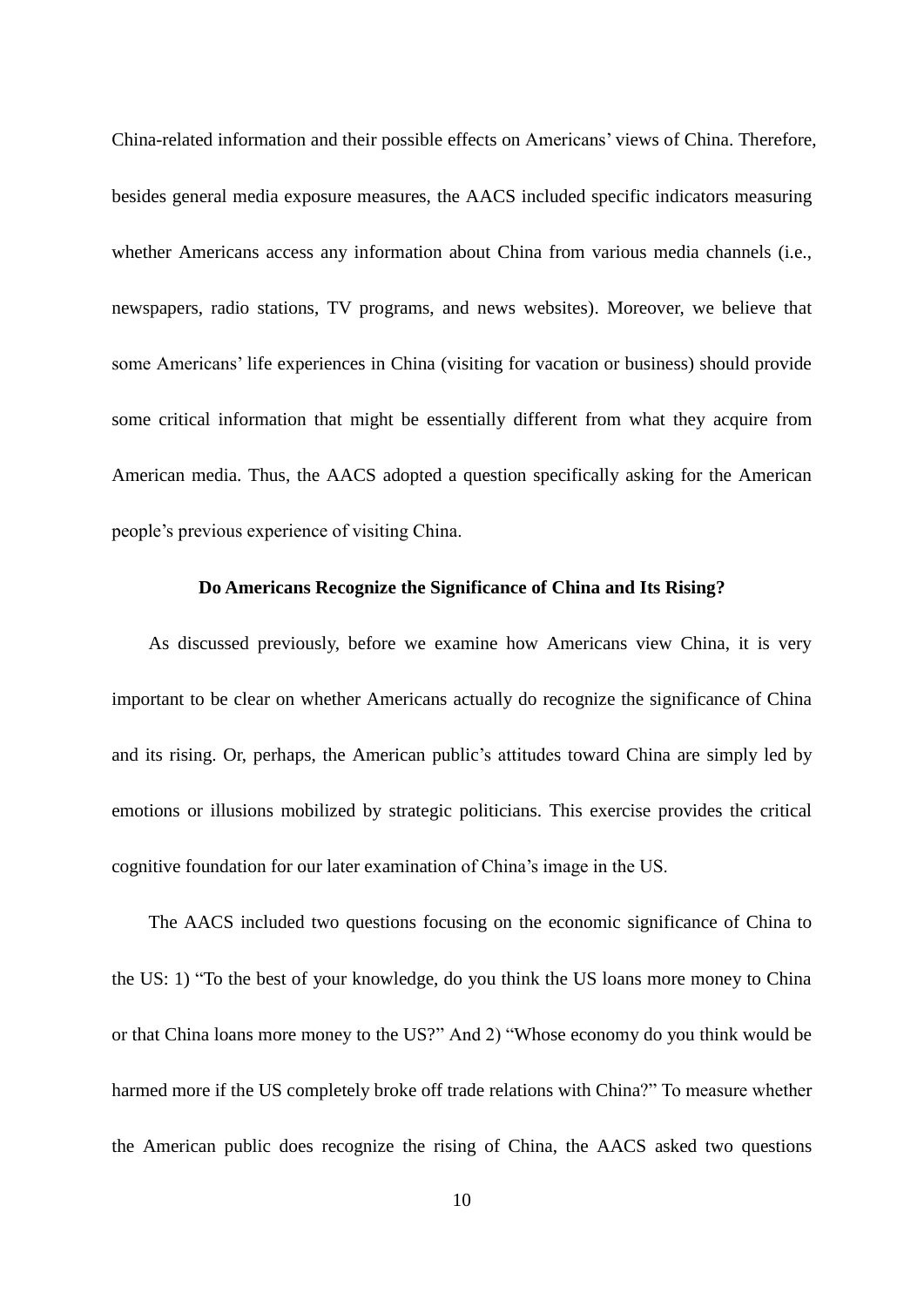focusing on the influence of China in the world: 1) "On a 5 point scale, where 1 means not at all and 5 means extremely well, how well do you think the following statement describes China? China has been influential in world politics." And 2) "Thinking about the next ten years, do you think that China's influence in the world will increase, decrease, or stay about the same?" The respondents' answers are presented in Figure 1.

# [Figure 1A to 1D about here]

As illustrated in Figure 1A, over 70 percent of the American people recognize that China lends more money to the US, which is compatible with the fact that China is the largest foreign owner of American debt.<sup>18</sup> Meanwhile, as shown in Figure 1B, nearly 60 percent of Americans believe that the American economy might be harmed more than China's if trade relations are disrupted. Thus, a large majority of the American people do truly understand the significance of China for the US, at least in terms of the economy. In addition, most Americans also clearly perceive the growing influence of China, as displayed in Figure 1C and 1D. More than 60 percent of the American people agree that China has been influential in world politics, and greater than three-quarters believe that China's influence in the world will increase in ten years.

Contrary to some American politicians' beliefs, most Americans not only truly

1

<sup>&</sup>lt;sup>18</sup> Our finding is also compatible with the Chicago Council on Global Affairs' 2010 public opinion survey on American attitudes toward U.S. foreign policy: Two-thirds of Americans understood that China loaned more money to the United States than the United States loaned to China. This confirms the validity of our survey.

http://www.thechicagocouncil.org/files/About\_Us/Press\_Releases/FY11\_Releases/110118.aspx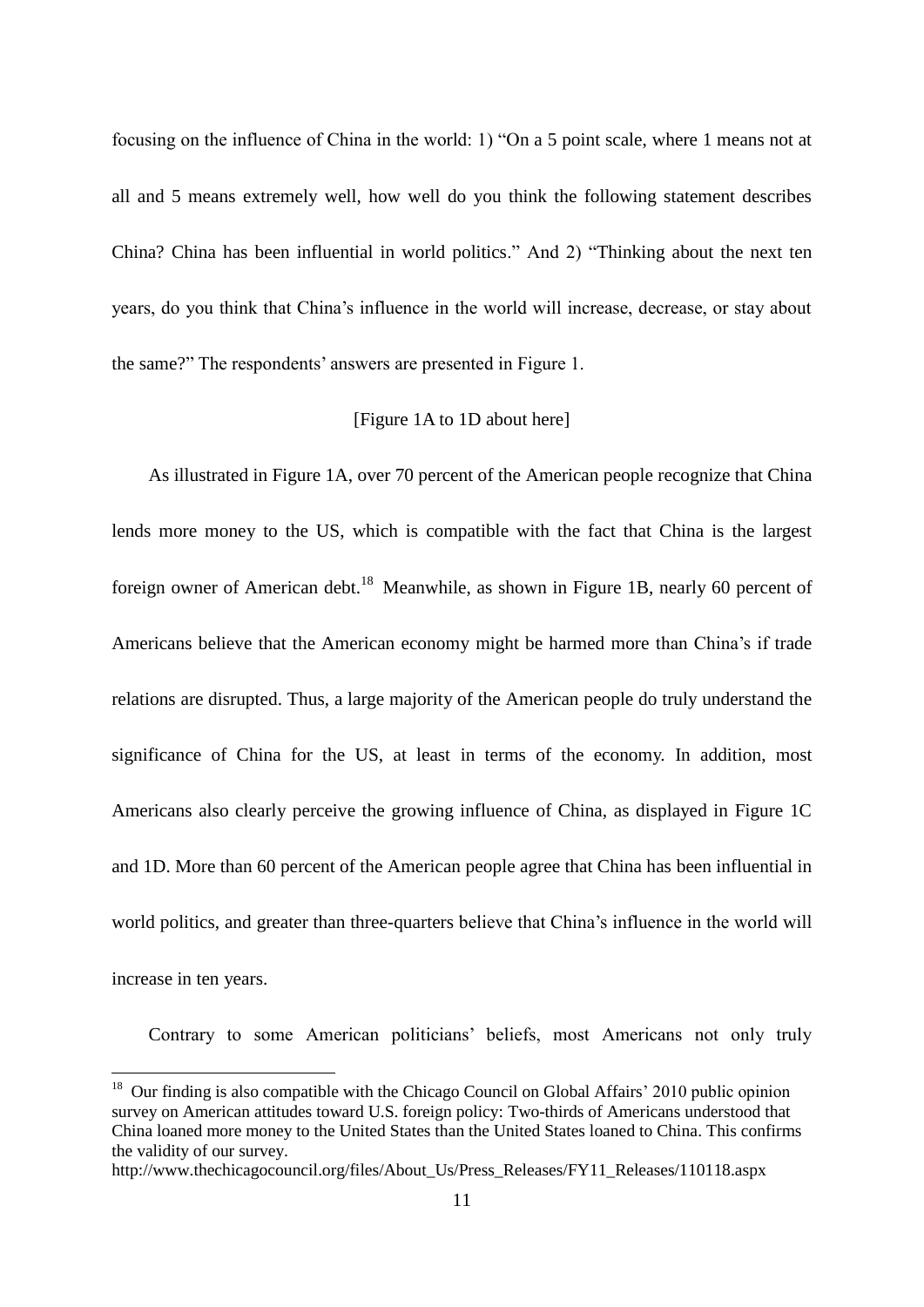understand the significance of China for the US, but also clearly perceive the rising of China with significant and increasing influence in the world. In other words, the American public is not ignorant of the economic significance of China and its rising influence in the world.<sup>19</sup> Such findings should not be too surprising, given the close Sino-US economic connections and American media's extensive coverage on related issues. Will this lack of ignorance also be found when it comes to China's other aspects?

#### **Americans' Multidimensional Views of the Rising China**

Most existing studies on China's image in the US focus on the American people's general feeling toward China, the implications of a rising China to the US, or their views about what should be the appropriate foreign policies toward China from the American government. Few explore how Americans view China regarding its performance in other domains. As China increasingly places emphasis on cultivating its soft power and promoting public diplomacy in the world to improve its image and secure a friendlier international environment, it is critical to understand how Americans asses China on various aspects other than the Sino-US relations, e.g., Is China's political system functional? Is Chinese popular culture attractive?

To do so, the AACS administered a new battery of survey questions designed to gauge how the American public views China's economic performance, political system, cultural

<sup>&</sup>lt;sup>19</sup> This confirms Page and Xie's findings using American public opinion surveys in the early 2000s. See, Page and Xie, *Living with the Dragon: How the American Public Views the Rise of China*.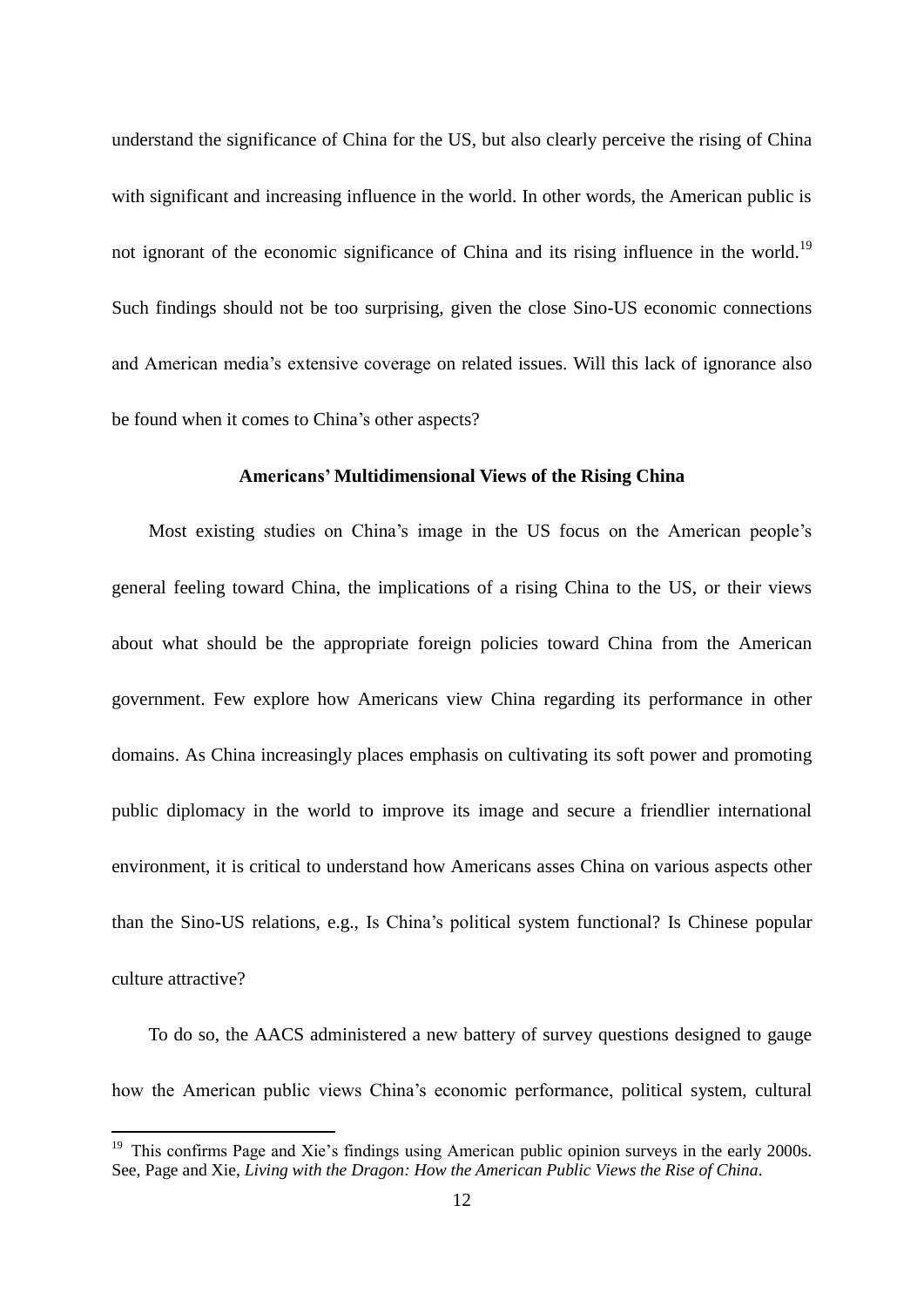attractiveness, and international behavior. All respondents were asked: "On a 5 point scale, where 1 means not at all and 5 means extremely well, how well do you think each of the following statements describes China?" 1) "China has an internationally competitive economy"; 2) "China has a political system that serves the needs of its people"; 3) "China has an appealing popular culture"; 4) "China has a rich cultural heritage"; 5) "China has been influential in world politics"; and 6) "China has been dodging responsibility in the world." In addition, all respondents were also asked to provide their prospective evaluations of China's influence in the world and democracy in ten years: 7) "Thinking about the next ten years, do you think that China's influence in the world will increase, decrease, or stay about the same?" and 8) "Thinking about the next ten years, do you think that China will become more democratic and responsive to its people, less democratic and responsive to its people, or stay about the same?" The respondents' answers to the eight questions are presented in Figure 2.

# [Figure 2A-2H]

As illustrated in Figure 2A and 2B, greater than 64 percent of the American people recognize the international competitiveness of the Chinese economy; and, around 55 percent of the American public also believes that China's political system is effective in serving its people's needs. It seems that, although China has been vehemently criticized in America for its practice of unfair trade, inferior product quality, merciless political oppression, and lack of respect for basic human rights, Americans are not blind to what the Chinese government has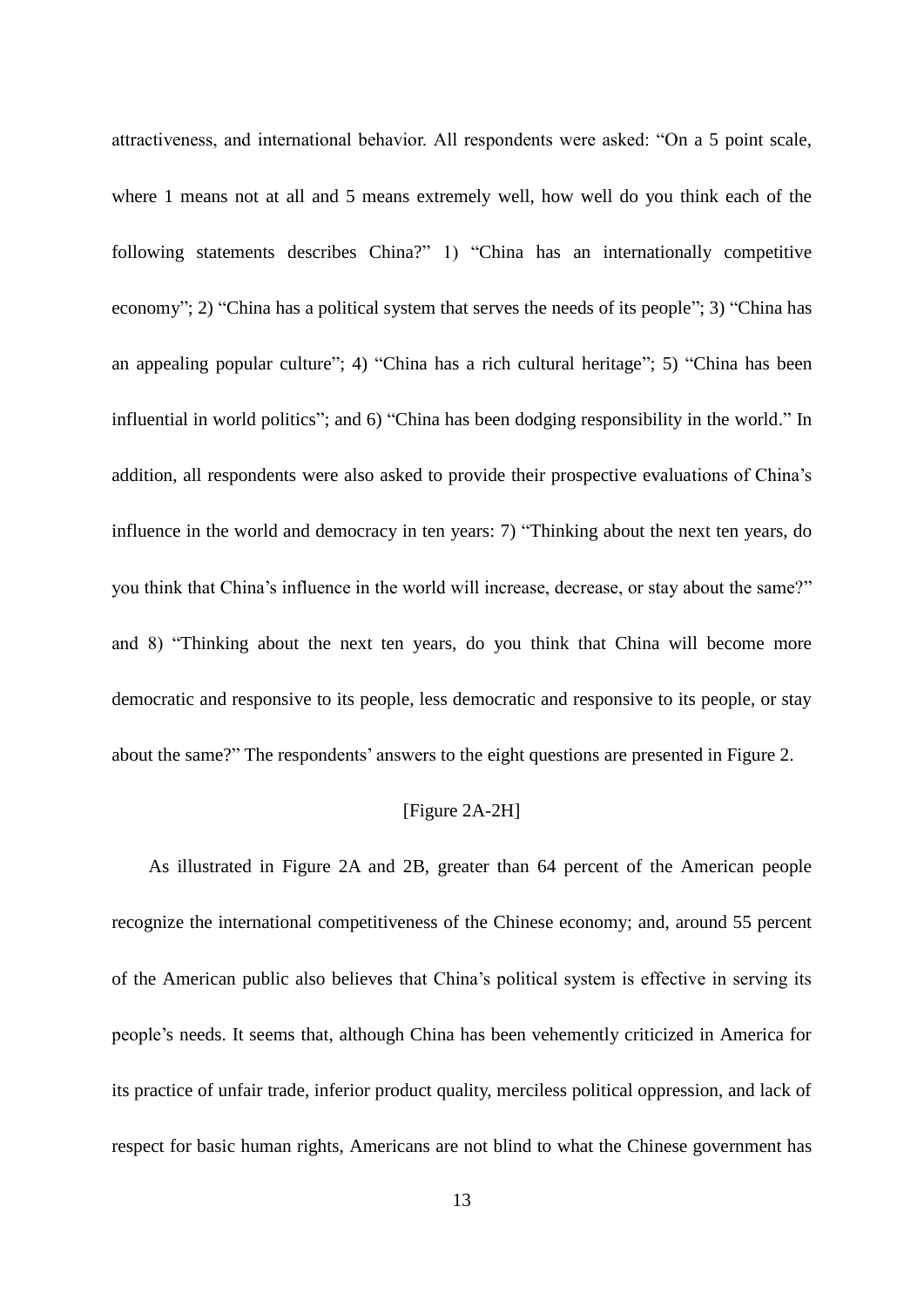achieved over the past decades in enhancing the competitiveness of its economy and improving the living standard and welfare of the Chinese people.

The American public's assessment of Chinese culture, however, is much less positive than what the Chinese government has hoped for. As shown in Figure 2C and 2D, over 70 percent of the American people do not think China's popular culture is appealing; and only a little more than 40 percent recognize the rich cultural heritage of China. These data were collected only two years after the highly popular Beijing Olympics; and they speak to certain aspects that have always been a major selling point for China's public diplomacy.<sup>20</sup>

Americans also hold quite nuanced views of China's international behavior and influence, as shown in Figure 2E and 2F. Close to 61 percent of the American people regard China as a world power with significant influence. Meanwhile, nevertheless, a little more than 67 percent also believe that China has been dodging its international responsibility. Of course, the data do not allow us to examine which policies adopted by China in the world might have driven this perception of China dodging its international responsibility, whether about global climate change, the Korean Peninsula, or civil wars in Africa and the Middle East. These findings, nonetheless, clearly contradict what the Chinese government tries to present to its audience in the world – China is a growing and responsible power in the international community.

 $20$  To what extent the Confucius Institutes established in the U.S. may contribute to a better recognition of China's rich cultural heritage is an interesting question that merits further research,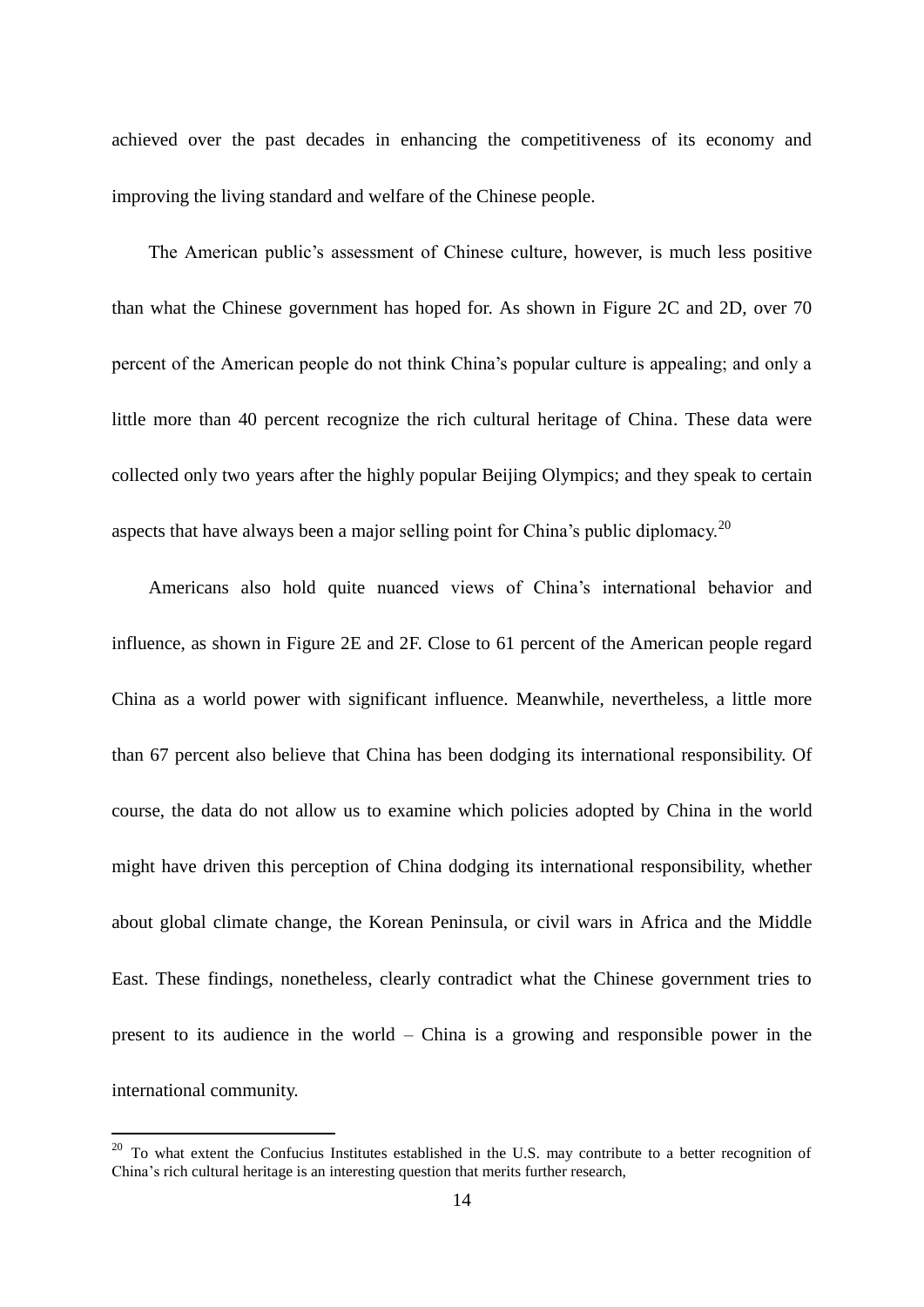The American public's prospective evaluations of China are also conditional upon the aspects under examination. As shown in Figure 2G, a little more than 77 percent of Americans expect China's influence in the world to increase in ten years. Comparatively speaking, their views of the prospects of democracy in China are much less encouraging, as illustrated in Figure 2H. Although around 28 percent of the American people expect some democratic progress in China in ten years, close to 60 percent of them do not anticipate any democratic change in this largest authoritarian society in the foreseeable future.

Compatible with our findings on the American people's recognition of the significance of China and its rising, Americans are not ignorant of China's performance on other aspects either. Moreover, the American public's views of China are multidimensional with embedded tensions, that is, a mix of positive and negative evaluations. On the one hand, they effectively recognize China's superior performance in building its economy, effectiveness in serving its people's needs, and success in enhancing its influence in the world. On the other hand, they are not particularly attracted to in China's popular culture, do not sufficiently recognize China's rich cultural heritage, denounce its dodging necessary international responsibility, and are not impressed by the prospects of democracy in China. Some interesting questions then arise: How do the American people's multidimensional views of China (with embedded tensions) shape their general dispositions toward Chin? What is the varying influence of these multidimensional views and prospective evaluations in shaping the American public's general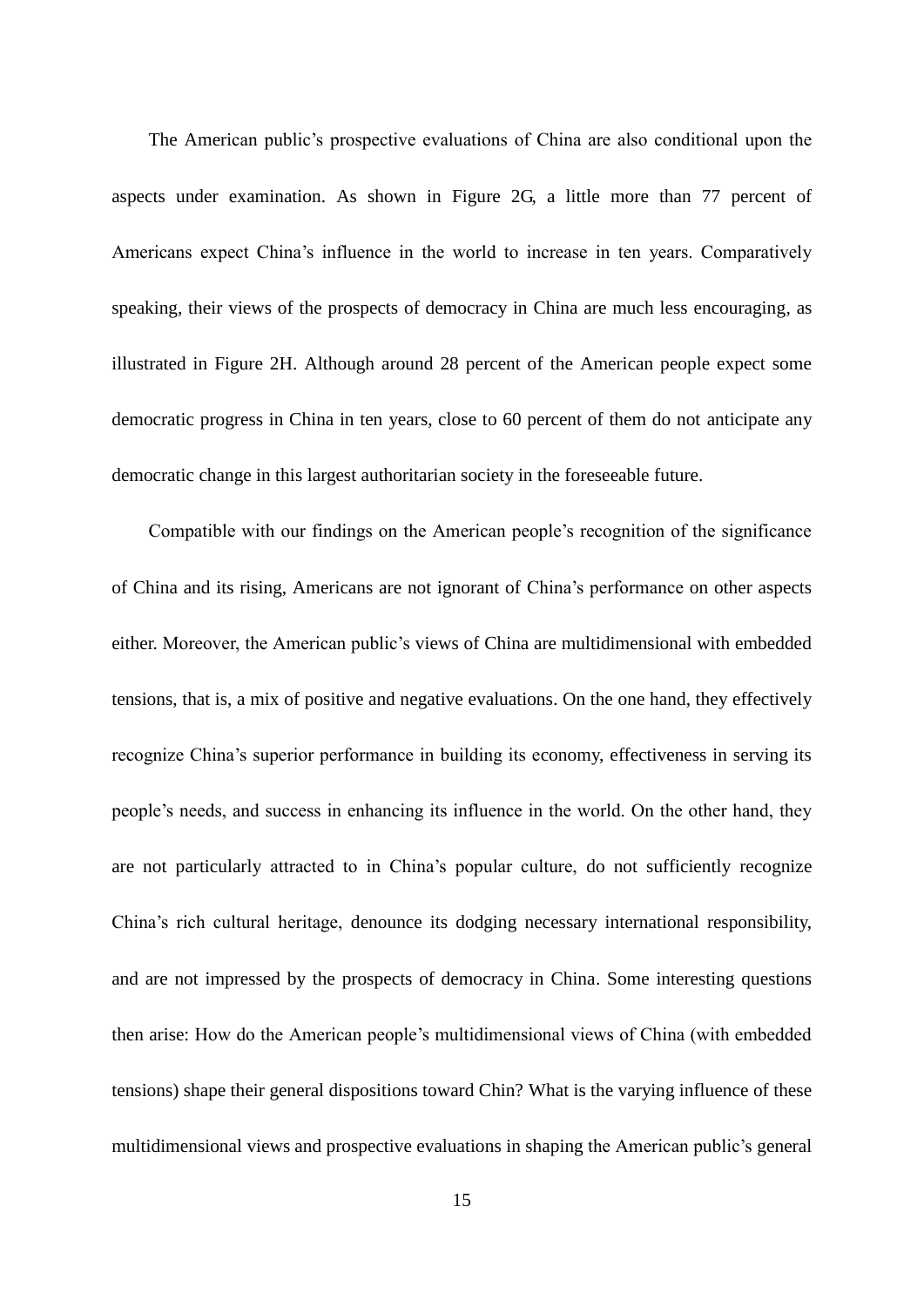feeling toward China?

-

#### **General Feeling and Varying Assessments**

To gauge the American public's general feeling toward China, the AACS adopted the most widely used feeling thermometer (i.e., a continuous scale ranging from 0 to 100), as compared to three other foreign countries that most Americans are familiar with, i.e., Japan (America's long-term ally in Asia), Russia (America's long-term rivalry in Europe), and India (China's potential competitor in Asia). To minimize any effect the order of presentation of the four countries might have, the four were rotated randomly across respondents.<sup>21</sup> The American people's general feelings toward the four countries are presented in Figure 4.

# [Figure 3 about here]

On average, as illustrated in Figure 3, the American people's general feeling toward China falls on the cool-side of the feeling thermometer (47.97/100) and is ranked the lowest among the four countries.<sup>22</sup> It is understandable that Americans hold a much warmer feeling toward Japan (66.57/100) – which has been a liberal democracy and a long-term ally of the US. It is a little bit surprising to see that their feeling toward China is significantly lower than

<sup>&</sup>lt;sup>21</sup> Statistical analysis shows that the question order does not affect the ratings significantly. Related results are available upon request from the authors.

 $22$  This finding is compatible with the Chicago Council's 2010 Survey. According to the Chicago Council's survey, American people's general feeling toward China was 45 on the feeling thermometer, and colder than their feelings toward Russia, India, and Japan. Again, this confirms the validity of our survey. Pew's 2010 survey shows the 49% of Americans held favorable views of China in 2010. As we collapse the 100-point scale into a dichotomous measure (i.e., 50+ indicating a favorable view), around 41% of our respondents held favorable views of China. This is close to Pew's result (considering the distinct measures used here and varying interpretations of "favorable views" among Pew's respondents).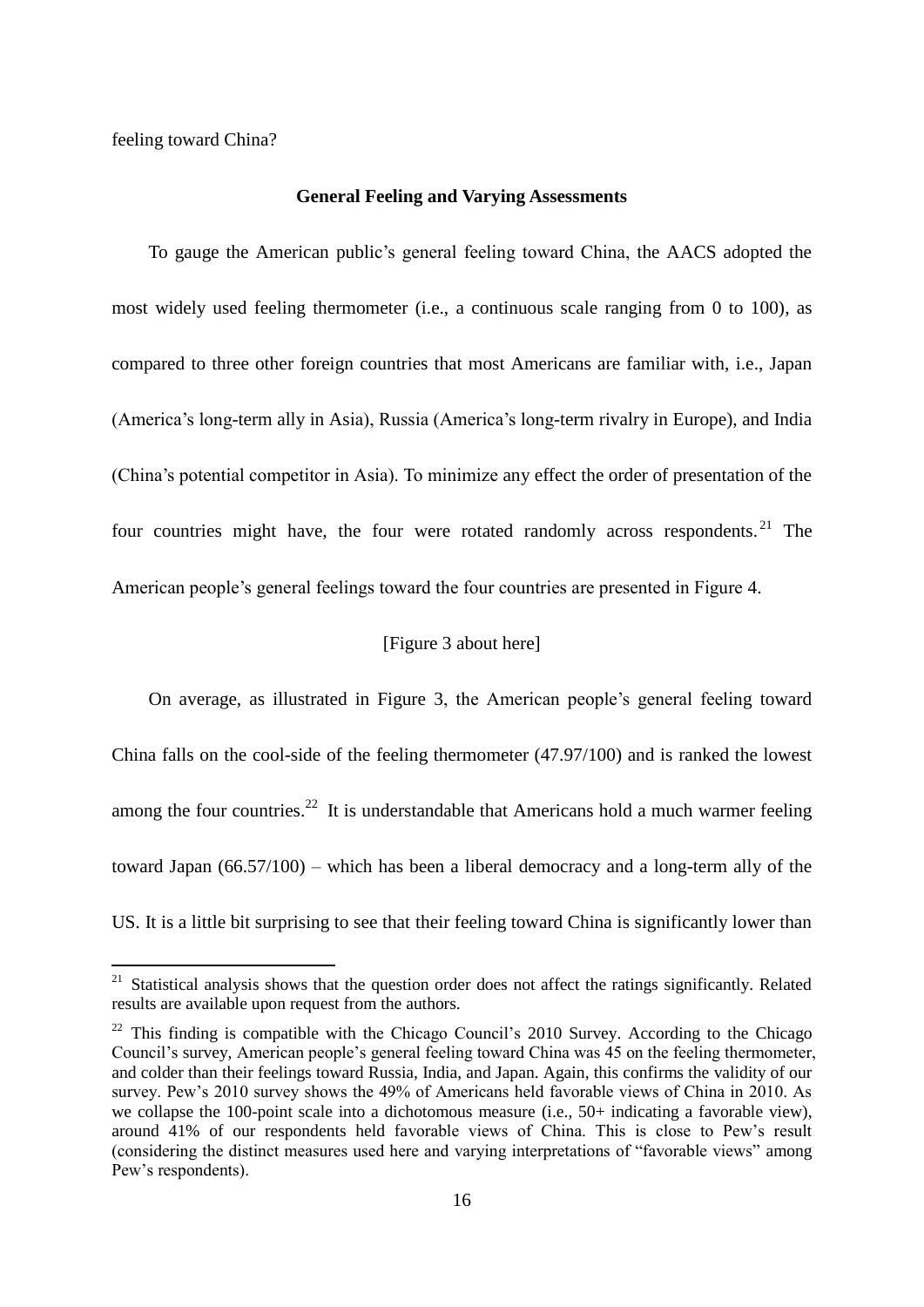that toward Russia  $(50.20/100)$ ,  $^{23}$  despite the generation-long Cold War, as well as continuing tensions and even disagreements between Russia and the U.S. in Europe, the Middle East, and elsewhere.

As the previous section shows, the American people hold multi-dimensional views of China, with a mix of positive and negative evaluations of China's performance in various aspects. Furthermore, as Zaller demonstrates, most respondents sample the information that is accessible to them when giving responses to survey questions.<sup>24</sup> When the American people are approached for their general attitudes toward China, how do they sample their multi-dimensional and mixed views of China to report their general feeling? To explore the respective influence of the varying assessments, we cross-tabulate Americans' general dispositions toward China against their evaluations of China on the aforementioned aspects; and present the results in Figure 4.

# [Figure 4A-4H about here]

Overall, the American public's general feeling toward China does respond to their assessments of China's various aspects in different ways. Comparatively speaking, Americans are inclined to hold warmer attitudes toward China when they are impressed by China's internationally competitive economy (Figure 4A), popular culture (Figure 4C), influence in

 $23$  The difference is statistically significant at the 0.01 level.

<sup>&</sup>lt;sup>24</sup> John Zaller, *The Nature and Origins of Mass Opinion* (New York, NY: Cambridge University Press, 1992).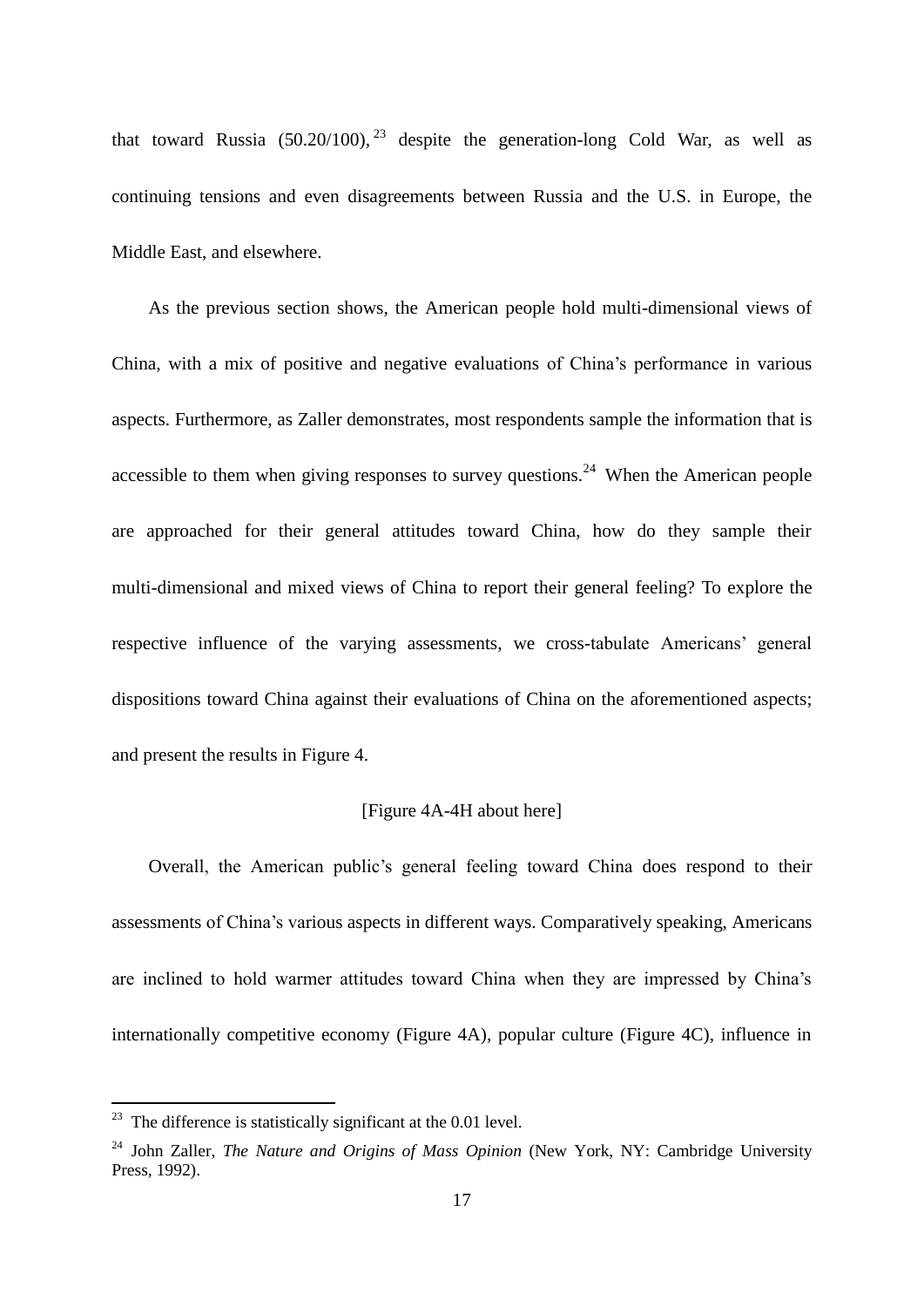world politics (Figure 4E), and prospects of democracy in ten years (Figure 4G).

Though a large number of the American people are impressed by the Chinese political system's effectiveness in serving its people's needs (Figure 4B) and anticipate China's increasing influence in the world (Figure 4H), such positive perceptions do not dramatically boost their general feeling toward China. It is a little surprising to find that, instead of improving Americans' general attitudes toward China, a clear recognition of China's rich cultural heritage (Figure 4D) and disbelief in China's dodging its international responsibility actually drive their attitudes toward China eve colder, although by a small margin. Of course, the significance and robustness of such findings demand more rigorous statistical examination that we will do in later sections.

## **Exposure to China-Related Information and Partisan-Ideological Predispositions**

It is widely acknowledged that American media play a key role in shaping its public opinion, even though the American public has considerable autonomy in selecting whatever information sources they prefer. American media, via priming and framing, can effectively shape how Americans sample accessible information when giving responses to survey questions.<sup>25</sup> That is why a significant number of studies on China's image in the US focus on

<sup>25</sup> See, among others, Markus Prior, *Post-Broadcast Democracy: How Media Choice Increases Inequality in Political Involvement and Polarizes Election (New York, NY: Cambridge University* Press, 2007; Jonathan McDonald Ladd and Gabriel S. Lenz, "Exploiting a Rare Communication Shift to Document the Persuasive Power of the News Media", *American Journal of Political Science*, 53(2), (2009), pp. 394-41; Susanna Dilliplane, Seth K. Goldman and Diana C. Mutz, "Televised Exposure to Politics: New Measures for a Fragmented Media Environment", *American Journal of Political Science*, 57(1), (2013), pp. 236-48.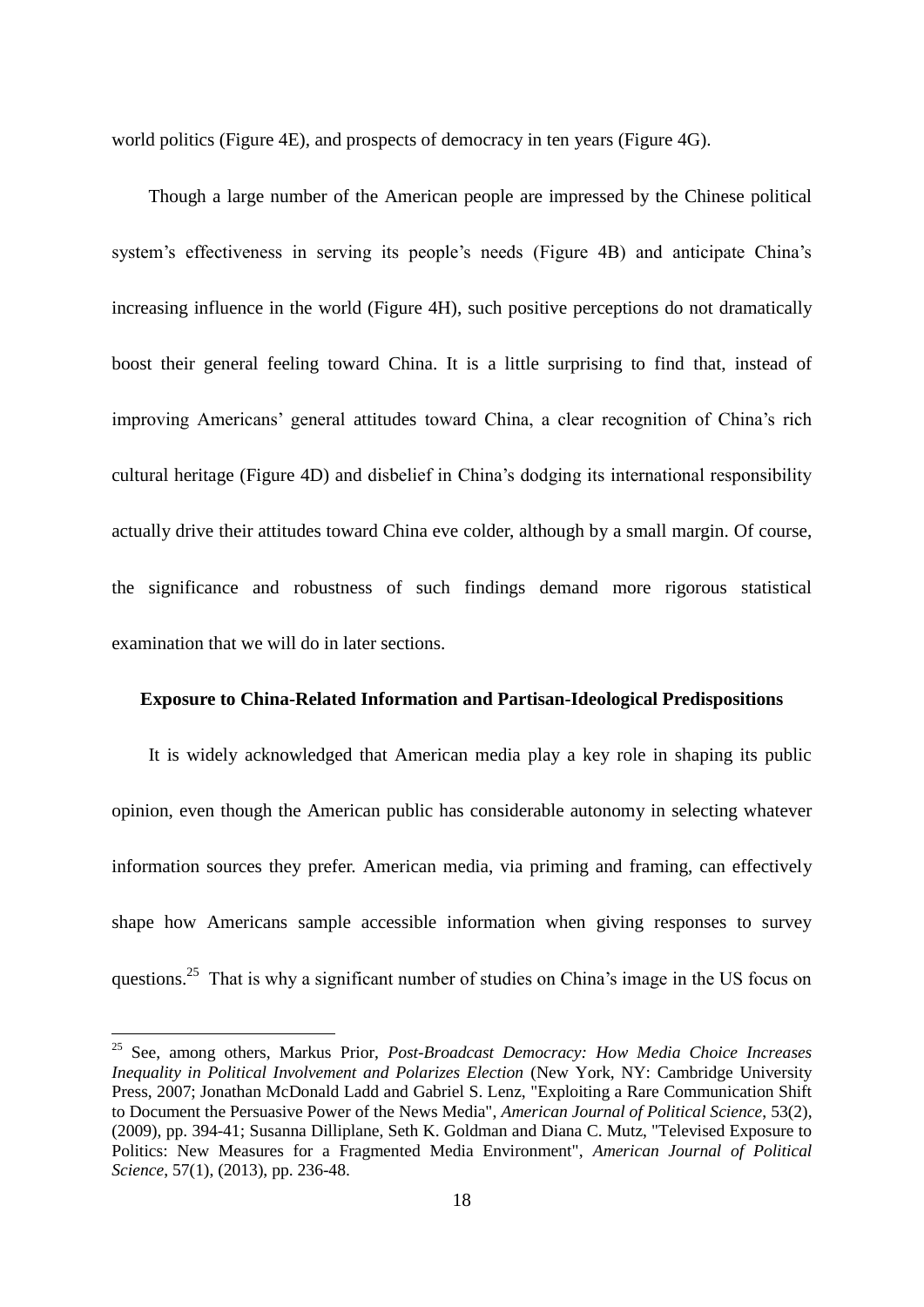how China is covered in American media.<sup>26</sup> Despite the well documented dominance of negative coverage on China in American media, there are mixed findings on how media exposure affects Americans' views of China at the individual level.<sup>27</sup>

The AACS adopted some new survey instruments to address some of the measurement issues regarding media exposure in existing relevant research. First, instead of using the American people's general media exposure (which is likely to be overwhelmed by domestic news), we measure their interest in and exposure to China-specific information in the mass media specifically. Second, rather than treating all media channels alike,<sup>28</sup> our measures of media use differentiate among a variety of media channels (e.g., newspapers, TV programs, radio stations, and the Internet).<sup>29</sup> Third, we further examine ways in which the American people might have had direct contacts with China such as through trips to China. Such contacts are likely to provide more vivid and meaningful information about China. And the information obtained is such ways might also be essentially different from what American media deliver.

 $26$  Alexander Liss, "Images of China in the American Print Media: A Survey from 2000 to 2002", *Journal of Contemporary China*, 12(35), (2003), pp. 299-31; Wang and Shoemaker, "What Shapes Americans' opinion of China? Country Characteristics, Public Relations and Mass Media"; Gerald C. Stone and Zhiwen Xiao, "Anointing a New Enemy: The Rise of Anti-China Coverage after the USSR's Demise", *International Communication Gazette*, 69(1), (2007), pp. 91-108

<sup>&</sup>lt;sup>27</sup> Gries, Crowson and Sandel, "The Olympic Effect on American Attitudes towards China: Beyond Personality, Ideology, and Media Exposure".

 $28$  Ibid.

<sup>&</sup>lt;sup>29</sup> It is unfortunate that most studies on China's image in the US focus on newspapers, with limited information on how China is covered in American cable networks, radio stations, and news websites. Easy access to relevant data and convenience in doing content analysis may explain this bias favoring newspapers.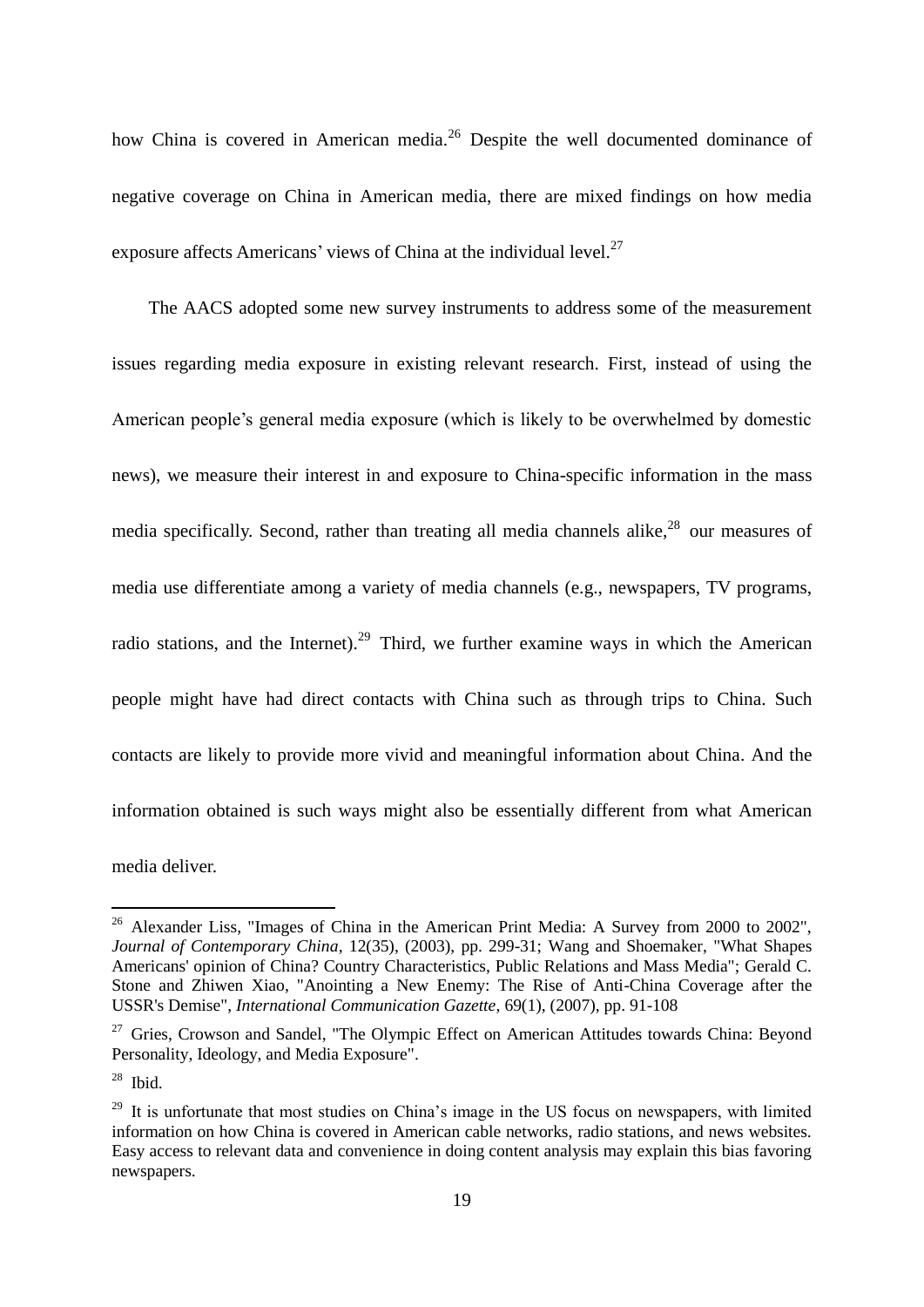More specifically, the AACS asked a question about the respondents' general interest in news about China ("How interested are you in news about China?"), their trips to China ("Have you ever visited mainland China?"), and whether they accessed any news about China through various media channels in the week before the survey ("In the past week, (a) did you read any news about China in newspapers, including online versions? (b) Did you hear any news about China on radio stations? (c) Did you watch any news about China on TV news broadcast? (d) Did you read any news about China on Internet news websites?"). We believe these refined and China-specific measures can more effectively capture how the American people acquire China-related information, which, in turn, should facilitate our subsequent analyses on the respective influence of different sources of such information on Americans' views of the rising China. The respondents' answers are summarized in Figure 5.

#### [Figure 5A-5F about here]

Generally speaking, as shown in Figure 5A, the American public shows significant interest in news about China: about 18 percent are highly interested; and a little more than 59 percent are somewhat interested. Moreover, despite the high costs of transpacific journeys, as illustrated in Figure 5B, still about 8 percent of the American people have visited mainland China. The American people's interest in China is also reflected in their consumption of China-specific news from various media channels. In the week before the survey, around 25 percent of the American people reported reading news about China from newspapers (Figure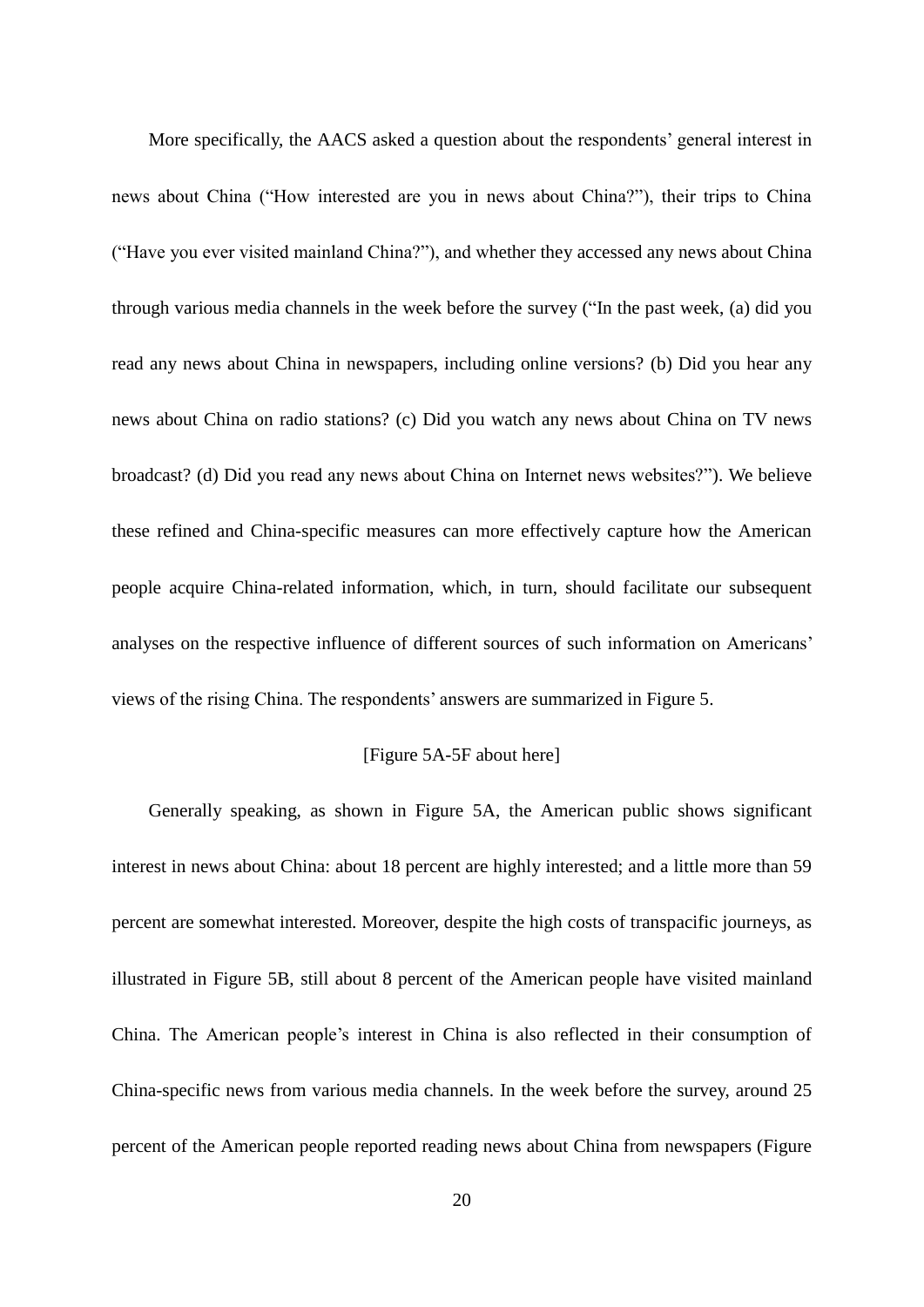4C) or watching such news on TV news broadcasts (Figure 4E). Meanwhile, about 15 percent claimed to have listened to China-specific news from radio stations (Figure 4D) or read such news from news websites (Figure 4F). In summary, the majority of Americans are interested in learning about China, and a significant number of them acquire China-related news from various media channels (more likely from newspapers or TV news broadcasts). Though personal contacts with China are still limited among Americans, a noticeable number of them have visited China.

How does such China-related information from various sources affect the American public's general feeling toward China? For exploratory purpose, we cross-tabulate the American people's general feeling toward China against their interests in and acquisition of China-related information from various media channels; and present the results in Figure 6.

# [Figure 6A-6F about here]

As expected, China-related information from different sources shape the American public's general feeling toward China in distinct ways. Comparatively speaking, the most salient influence lies in the American people's life experience in China (Figure 6B), which is associated with a much warmer attitude toward China. And China-related information from different media channels also shifts the American public's general dispositions toward China in distinct ways. Accessing such information via newspapers (Figure 6C) and Internet news websites (Figure 6F) is associated with more positive general feeling toward China; while,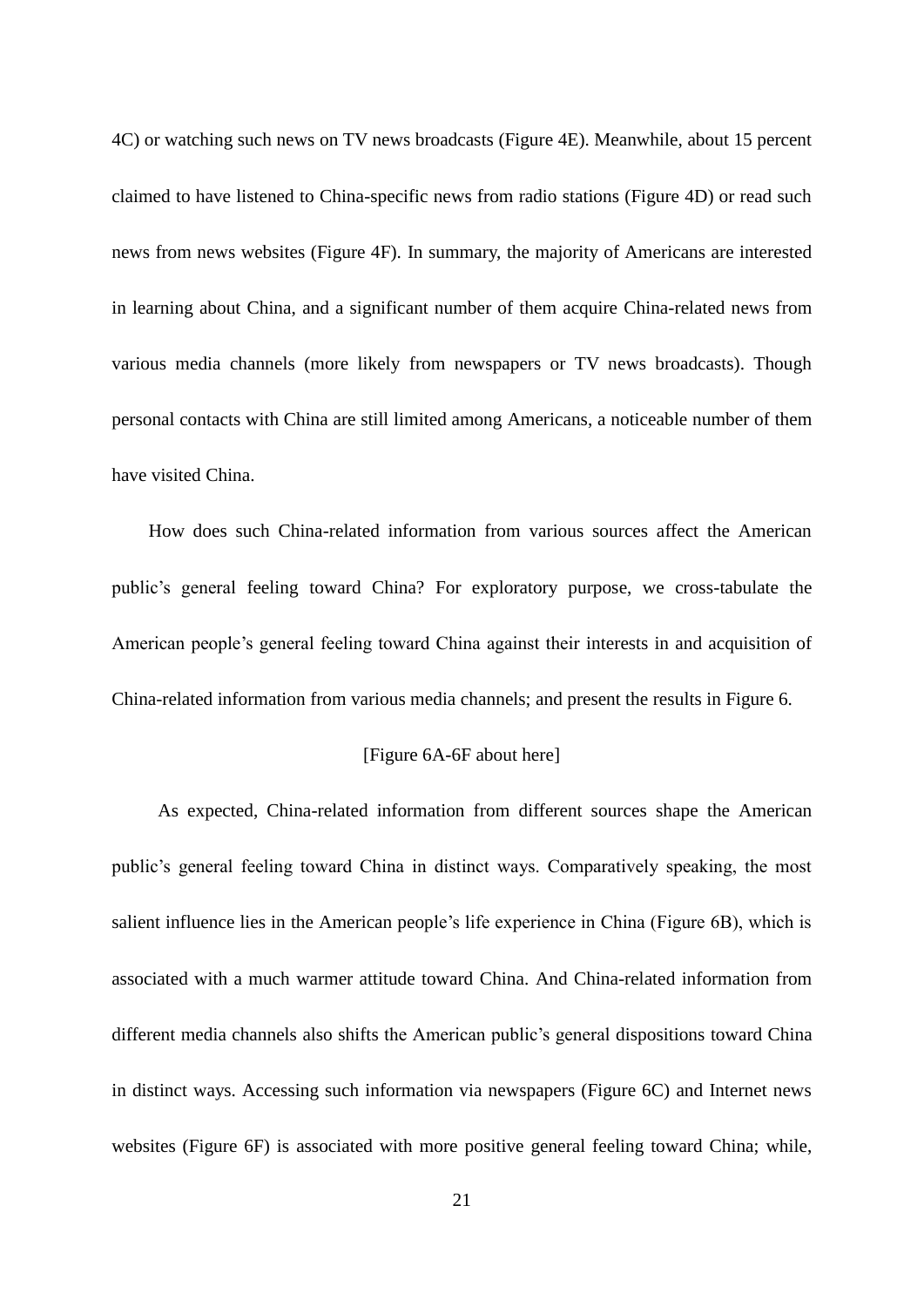acquisition of such information from TV news broadcasts (Figure 6E) and radio stations (Figure 6D) is associate with more negative general feeling toward China. Again, we will check the significance and robustness of these associations with more rigorous regression analyses in later sections.

Besides accessed information, predispositions also matter for American public opinion; and most research focuses on individual-level partisan-ideological predispositions. The AACS employed two conventional measures to capture the American people's political ideology (i.e., the conservative-moderate-liberal trichotomous scale) and partisan affiliation (i.e., the Republican-Independent-Democrat trichotomous scale). Again, we cross-tabulate the American public's general feeling toward China against their partisan-ideological predispositions to explore their respective influence, and present the results in Figure 7.

#### [Figure 7A-7B about here]

Compatible with existing research's conclusions on the influence of partisan-ideological predispositions, American Democrats, shown in Figure 7A, hold warmer general dispositions toward China than Republicans and Independents. Meanwhile, American liberals, as illustrated in Figure 7B, also hold more favorable general attitudes toward China; and thier conservative counterparts hold the least favorable general feeling.

#### **Multivariate Models and Respective Influence of Various Factors**

In previous sections, we use the sample technique of cross-tabulation to explore the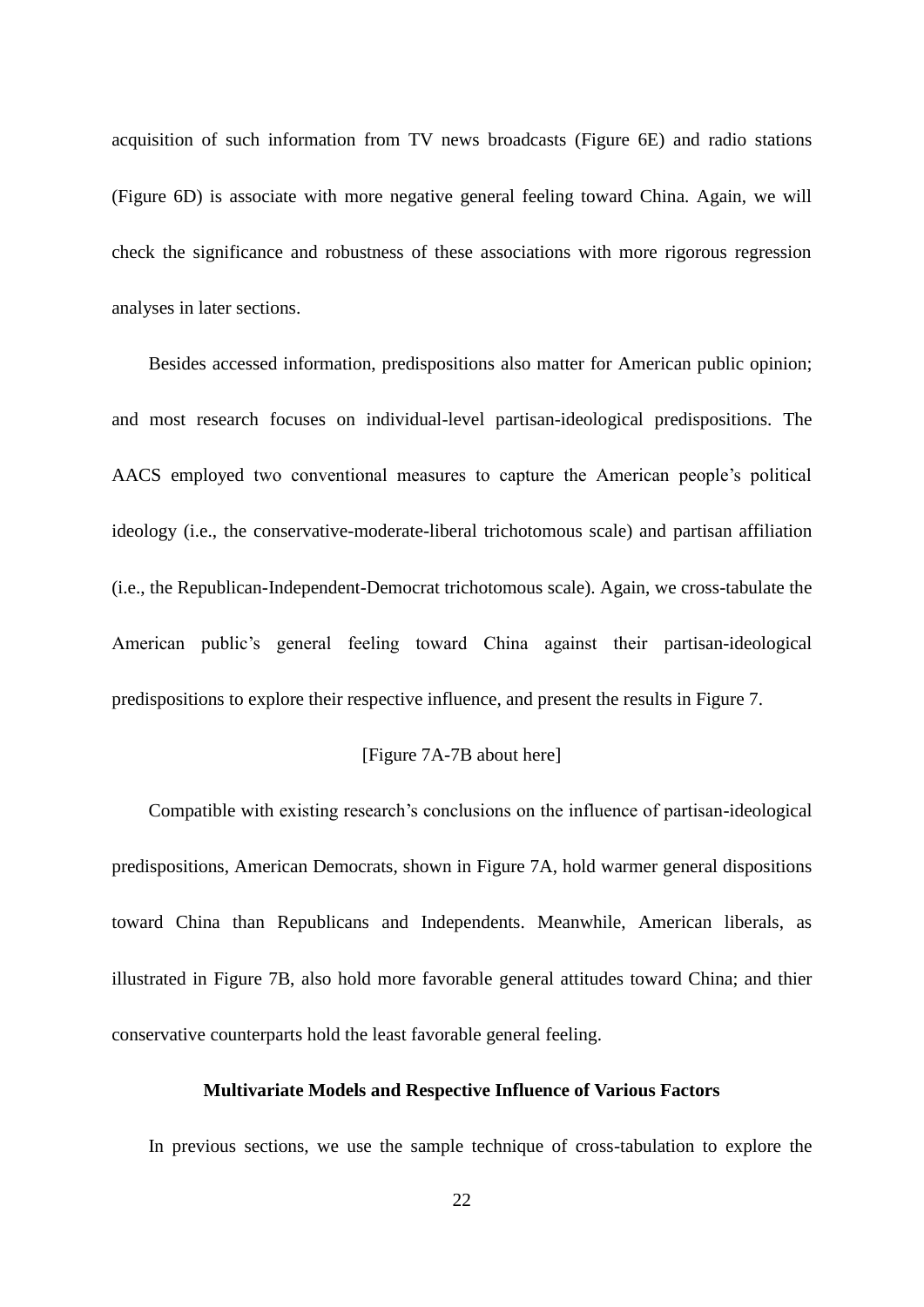possible influence of the American people's assessments of China's performance in various aspects, their exposure to China-related information from distinct sources, and their partisan-ideological predispositions on their general feeling toward China. To effectively evaluate the significance and robustness of the aforementioned findings, we rely on multivariate regression models to control for respondents' demographic features and establish the respective and independent influence of these factors. Given the continuous nature of the dependent variable (i.e., Americans' general feeling toward China as measured by the 100-point feeling thermometer), OLS regressions can be appropriately used. The results of regression models with different specifications are presented in Table 1.

### [Table 1 about here]

As displayed in Table 1, our first model (M1) provides a baseline model for understanding the American public's general feeling toward China, accounting for its possible stratification along age, gender, educational attainment, and income level. In the second model (M2), we add the American people's assessments of China's performance in various aspects (including their prospective evaluations of China's influence in the world and democracy). In the third (M3) and fourth (M4) models, we further include American people's acquisition of China-related information from distinct channels, as well as their partisan-ideological predispositions.

As we move from M1 to M2, the associated R-squared (i.e., the percentage of variance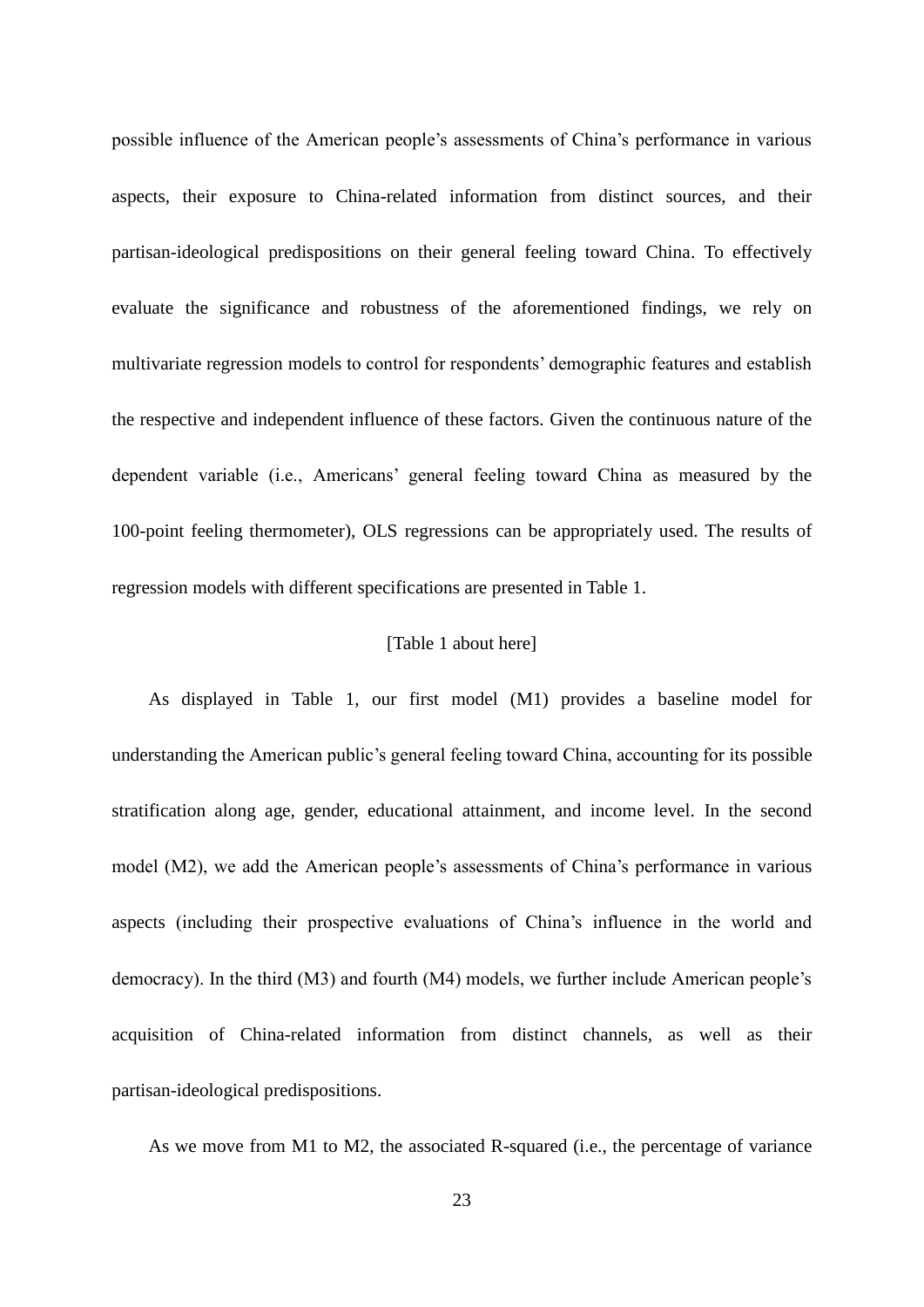in Americans' feeling toward China that has been accounted for by the specified model) is significantly improved, increasing from 3.90% to 20.28%. Though adding information access and predispositions (M3 and M4) further increases the R-squared, the magnitude of change is much smaller. This clearly suggests the close relationships between the American people's assessments of China's performance in various aspects and their general feeling toward China. In other words, Americans do sample their multidimensional views of China (with embedded tensions) to form their general dispositions toward China

More specifically, as shown in M2, the American people's recognition of the international competitiveness of China's economy and the attractiveness of its popular culture, as well as their more optimistic views of the prospects of democracy in China, have statistically and substantively significant positive influence over their general feeling toward China. Surprisingly and contradicting the conventional expectation, Americans' recognition of China's rich cultural tradition actually significantly lowers their general attitudes toward China. Statistically speaking, the American people's views of the effectiveness of China's political system, China's current and future influence in the world, as well as China's behavior in the international community, have little influence over their general feeling toward China. Furthermore, since the same scales (i.e., 3-point ordinal scales) are used for the varying assessments, we can directly compare respective coefficients to assess such assessments' respective influence on the American people's general dispositions toward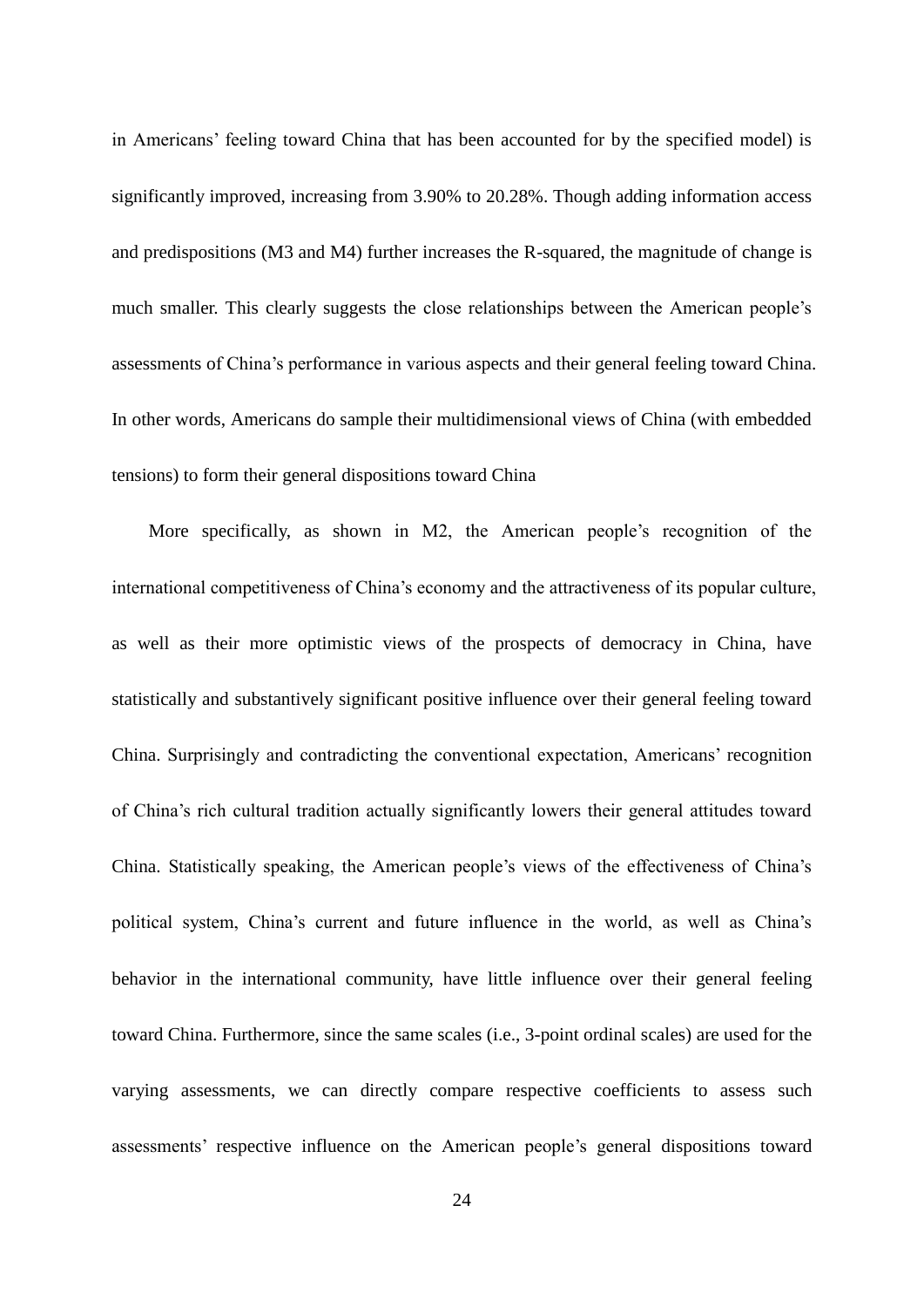China. Generally, the influence of the American people's evaluations of China's popular culture and prospects of democracy dwarfs that of their assessments of China's cultural heritage and economic performance.

Including the American public's exposure to China-relate information from various source and their partisan-ideological predispositions (M3 and M4) does not change the aforementioned findings. Nevertheless, M3 and M4 reveal some interesting patterns regarding the influence of media use. Basically, the news that Americans acquire from various sources about China has significantly varying effects on their general feeling toward China.

Above all, life experiences in China significantly and dramatically improve Americans' general attitudes toward China by around 10 points on the 100-point scale. And the second-hand information about China acquired via different American media channels has much less significant but still noticeable influence on how they view China generally; and the impact varies across the media channels. On the one hand, the influence of China-related news that Americans read from newspapers or news websites cannot be statistically differentiated from zero, despite their positive sign. On the other hand, the China-specific news that Americans watch on TV news broadcasts or hear on radio stations significantly shifts Americans' general feeling of the rising China in a negative direction. It is noteworthy that the influence of the American people's life experiences in China (i.e., unfiltered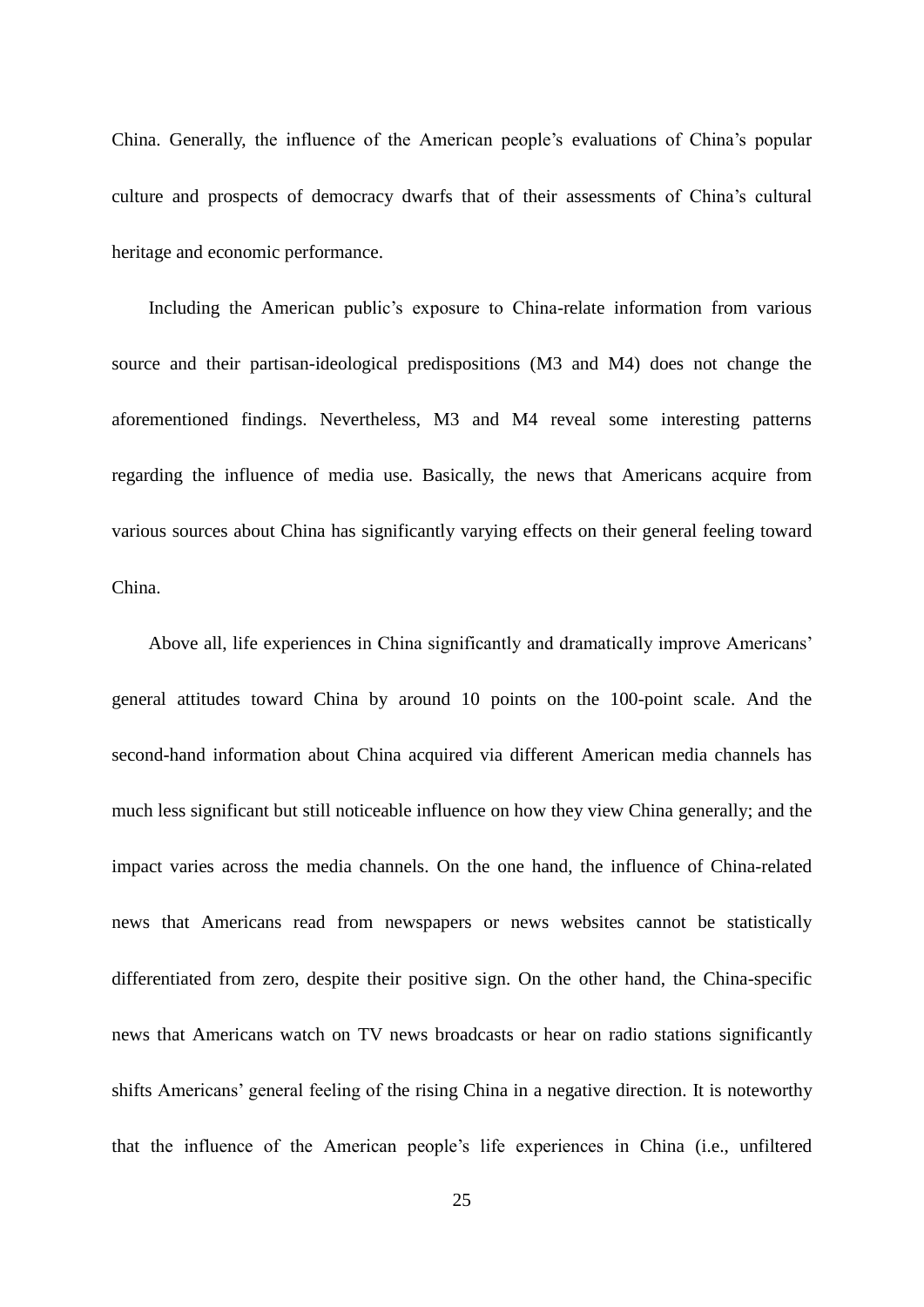first-hand information) dwarfs the media effects (i.e., filtered second-hand information).

Partisan-ideological predispositions also matter existing research suggests: compared to American moderates, as shown in M4, the liberals hold significantly more positive general feeling toward China and the conservatives are significantly much colder. Meanwhile, American Democrats, as shown in M5, hold much warmer feeling toward China than Independents (whose general dispositions toward China are not statistically different from those of Republicans).

In summary, the American people sample their multi-dimensional views of China – a mix of both positive and negative evaluations – when approached for their general feeling toward China. And they (though subconsciously in most cases) assign different weights to their assessments of China's performance in various aspects when forming the general feeling. More specifically, at least according to the AACS data, the American people's perceptions of China's economy, popular culture, cultural heritage, and prospects of democracy significantly shape their general feeling toward China. Meanwhile, the American public's acquisition of China-related information from various sources also significantly shapes their general attitudes toward China; and these effects differ considerably by the type of medium attended to. It is important to emphasize that the American people's life experiences in China significantly improve their general dispositions toward China; and the influence of such first-hand information dwarfs that of the second-hand information that they acquire from the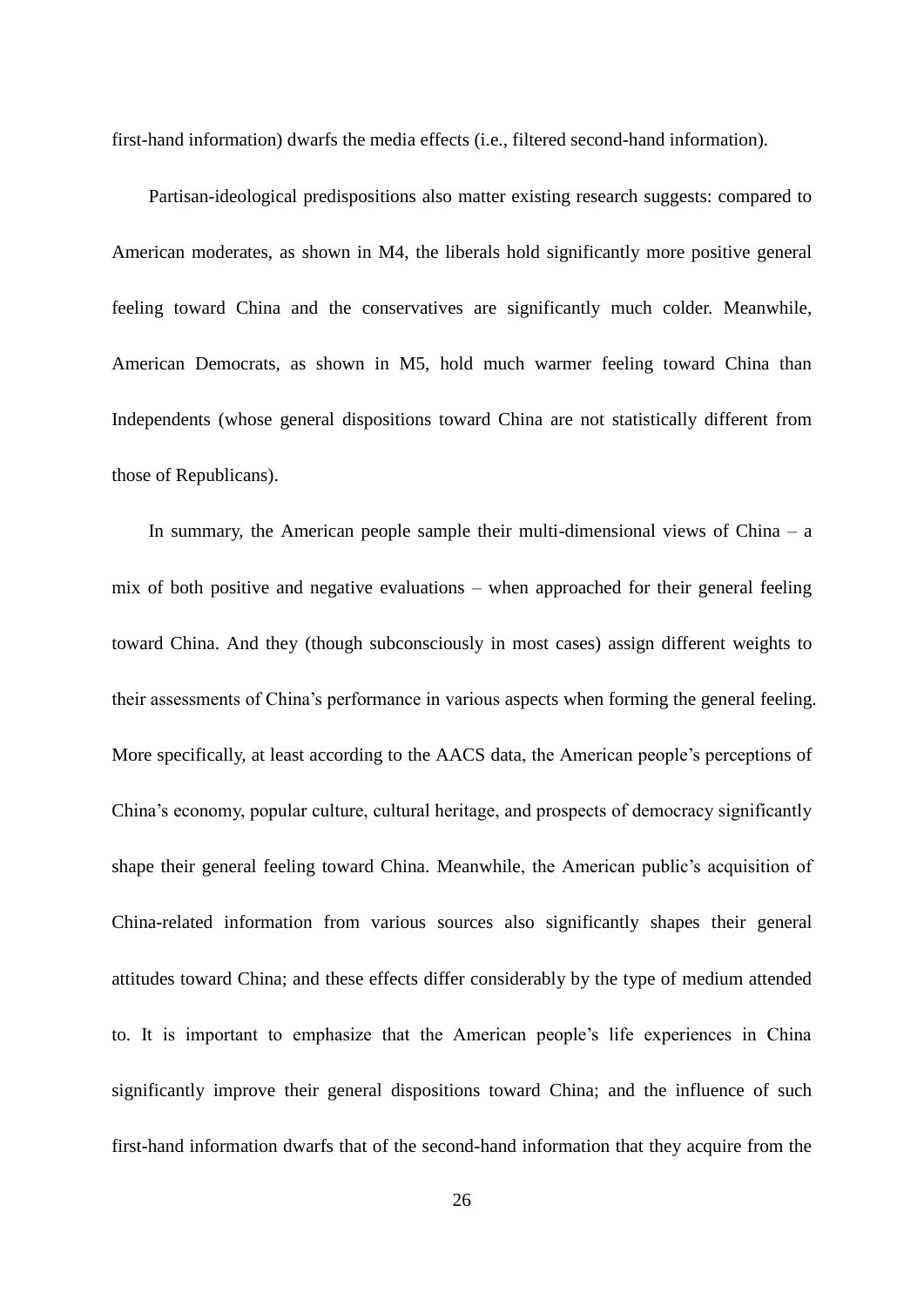American media.

#### **Conclusions and Suggestions**

As the world's second largest economy with increasing military power and international influence, China takes its image in the world seriously to cultivate a supportive international environment for its continuous growth and future development. Since the early 2000s, China has been industriously promoting its image in the world through various channels, increasingly via promoting public diplomacy and cultivating its soft power. Given the hegemonic status of the US and the close economic connections between China and the US, Sino-US relations are of critical importance for both American and Chinese foreign policies. Moreover, thanks to the significant role of public opinion in policy making in America, how the American people view and feel about China has serious implications for Sino-US relations. In this paper, we use an American national survey conducted through the joint efforts of Shanghai Jiao-tong University and Duke University in 2010 to systematically examine how Americans view the rising China.

Different from some American politicians' comments on the American public's general ignorance of the significance of China, our survey shows that the majority of Americans not only effectively understand the economic significance of China for the US, but also clearly recognize China's great influence in world politics and expect China's international influence to grow in the foreseeable future. Moreover, the American public's views of China are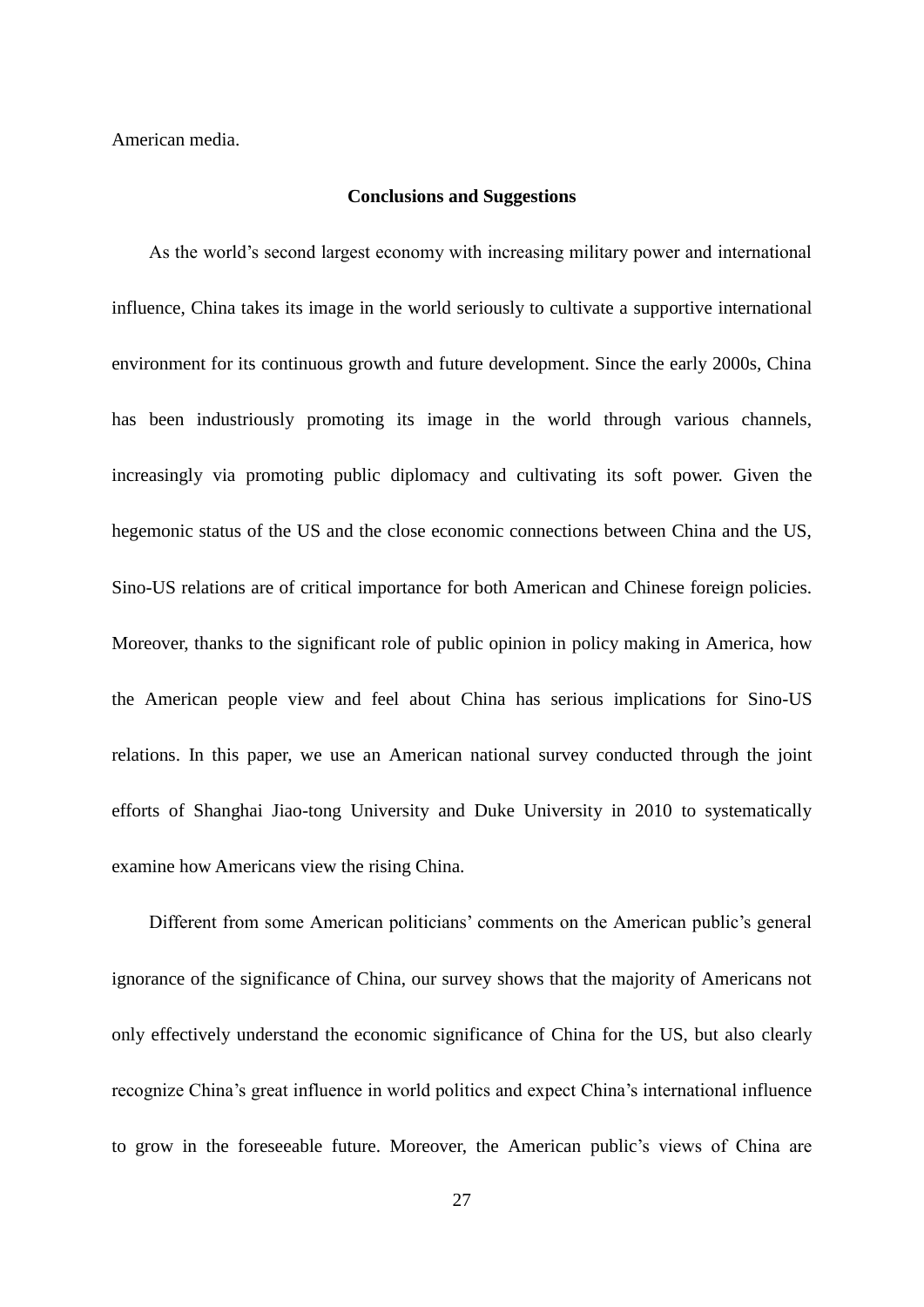multidimensional and include embedded tensions. China's superior economic performance, the Chinese political system's effectiveness in serving its people's needs, and China's increasing influence in the world are widely recognized among the American people. Nevertheless, they are generally not interested in China's popular culture, do not effectively recognize China's culture heritage, think China has been dodging its international responsibility, and hold relatively pessimistic views on the prospects of democracy in China.

Compatible with existing research on how the American people respond to public opinion surveys, our empirical findings show that the American public does sample their multidimensional views (with embedded tensions) of the rising China when approached for their general feeling toward China. And when these multidimensional views – a mix of both positive and negative evaluations – are translated into their general attitudes, the American public holds, on average, a lukewarm/cool feeling toward China, which is even significantly lower than their general feeling toward America's long-term rival, Russia. Further analyses show that the American people's assessments of China's economic performance, popular culture, cultural heritage, and the prospects of democracy in China have significant influence over their general attitudes toward China. Among these prominent aspects, China's democracy in the future and its popular culture seem to have the most salient influence on the American public's general feeling toward China.

To better understand how the American people's relatively cool feeling toward China is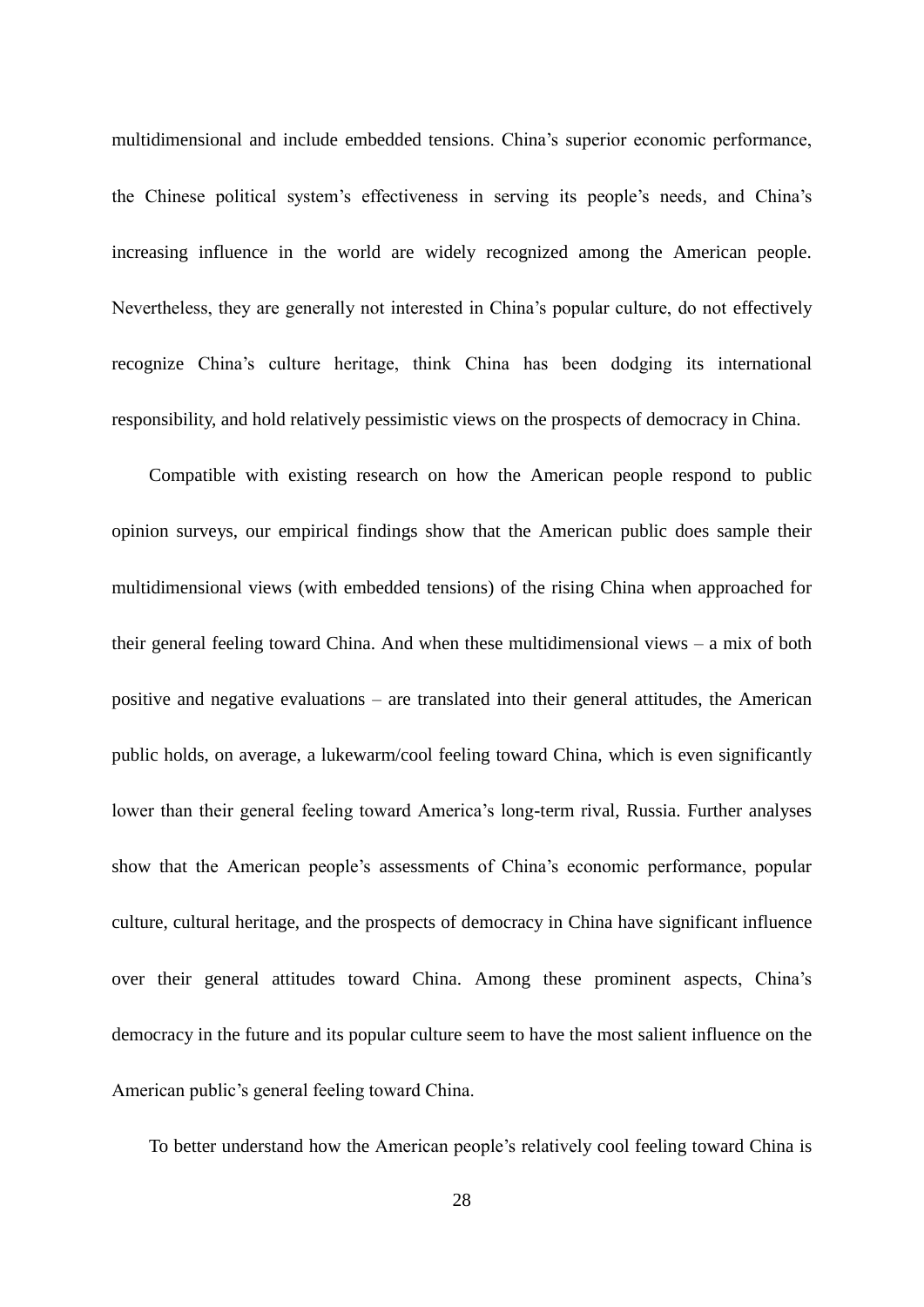shaped by different sources of China-related information, we use some new instruments from the AACS. Our data show that a significant number of Americans are not only interested in China-related news, but also effectively acquire such information from various media channels. Despite the significant costs of transpacific journeys, around 8 percent of the American people have visited China, and, thus, acquired some first-hand information about China through their life experiences in China. Furthermore, we find some significant evidence about how such life experiences can dramatically improve the American public's feeling toward China, by as much as 10 points on the 100-point scale. We also find some significant but varying media effects in this regard. Of course, like other researchers, we confirm the significant influence of Americans' partisan-ideological predispositions on coloring their general dispositions toward China.

Our data systematically show that the American public is not ignorant of China and its rising; and their views of China are multidimensional with embedded tensions. Although the American people do recognize China's stunning performance in sustaining an internationally competitive economy and serving its people's needs (primarily socioeconomic ones), in most cases, due to their partisan-ideological predispositions (e.g., the conservatives and Republicans), well-established propensity of emphasizing the intrinsic value of democracy, and socialized appreciation of distinct values, cultural products and traditions, their general feeling toward China is likely to be heavily colored and even dominated, at least in our data,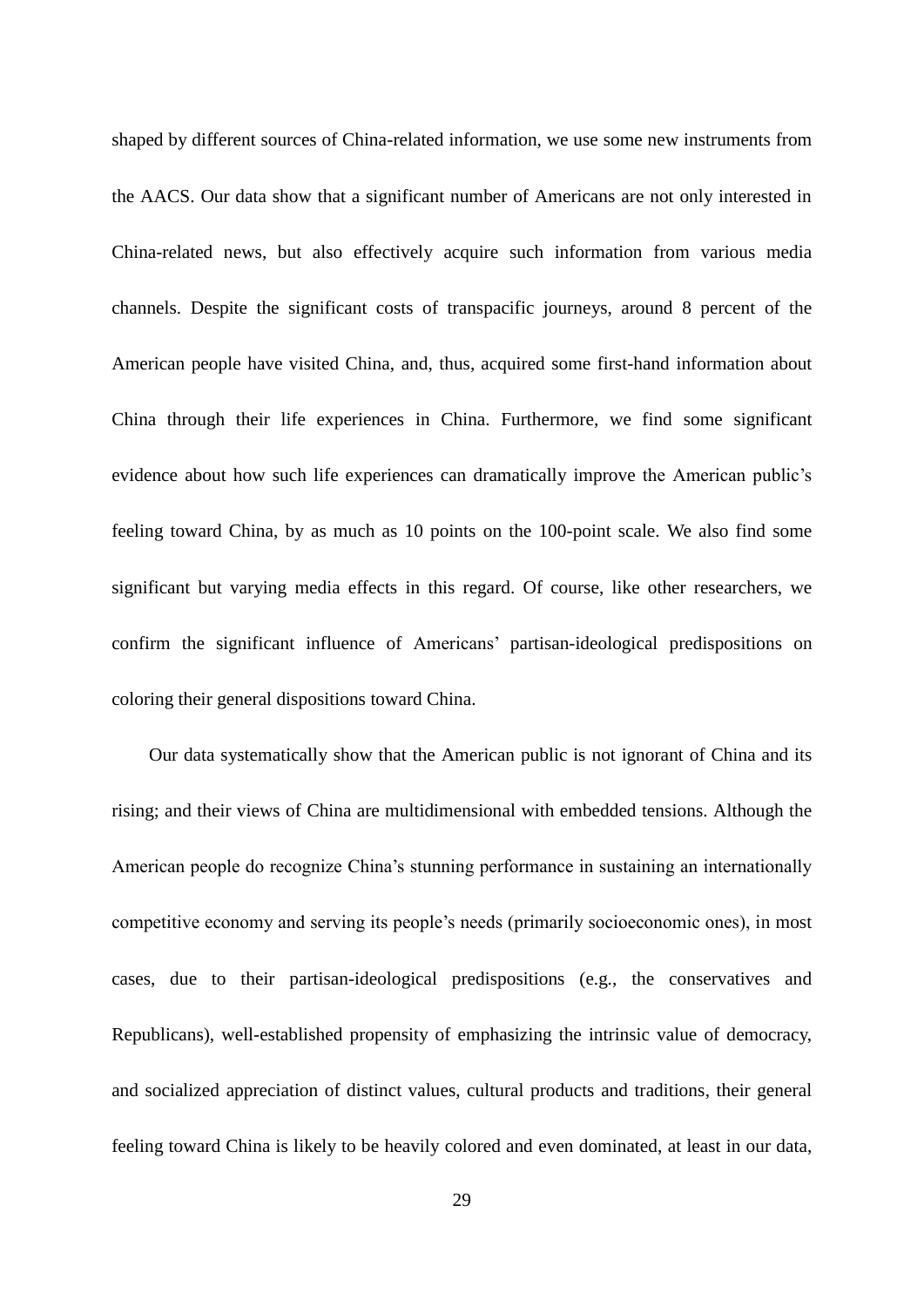by their assessments of China's performance in democracy and cultural industry – which in most cases are negative. Moreover, the dominant role played by American media in delivering China-related information to the American people could have further exacerbated the negative influence of such salience issues in shaping their general feeling toward China.

Our findings have some key implications for understanding how American public opinion regarding China might evolve. First, given the significant influence of ideologies, values, and cultural factors in shaping the American people's general attitudes toward China, as well as the Chinese government's strategies in consolidating its domestic rule (barely promoting democratic change in the way that Americans prefer) and promoting its image around the worlds (emphasizing China's cultural traditions and its lack of ambition in challenging the current international order and regime), it is unlikely to observe some significant improvement in the American public's general feeling toward China in the near future.

Second, the salience of ideologies, values, and cultural factors provide sufficient leeway for American politicians to mobilize and shape how the American people's general attitudes toward China. As our data show, the American people clearly recognize the Chinese government's superior economic and political performance. Thus, effectively presenting China as a manipulator of currency for unfair advantage in international trade or a theft of intellectual properties via hacking American companies has to overcome a much higher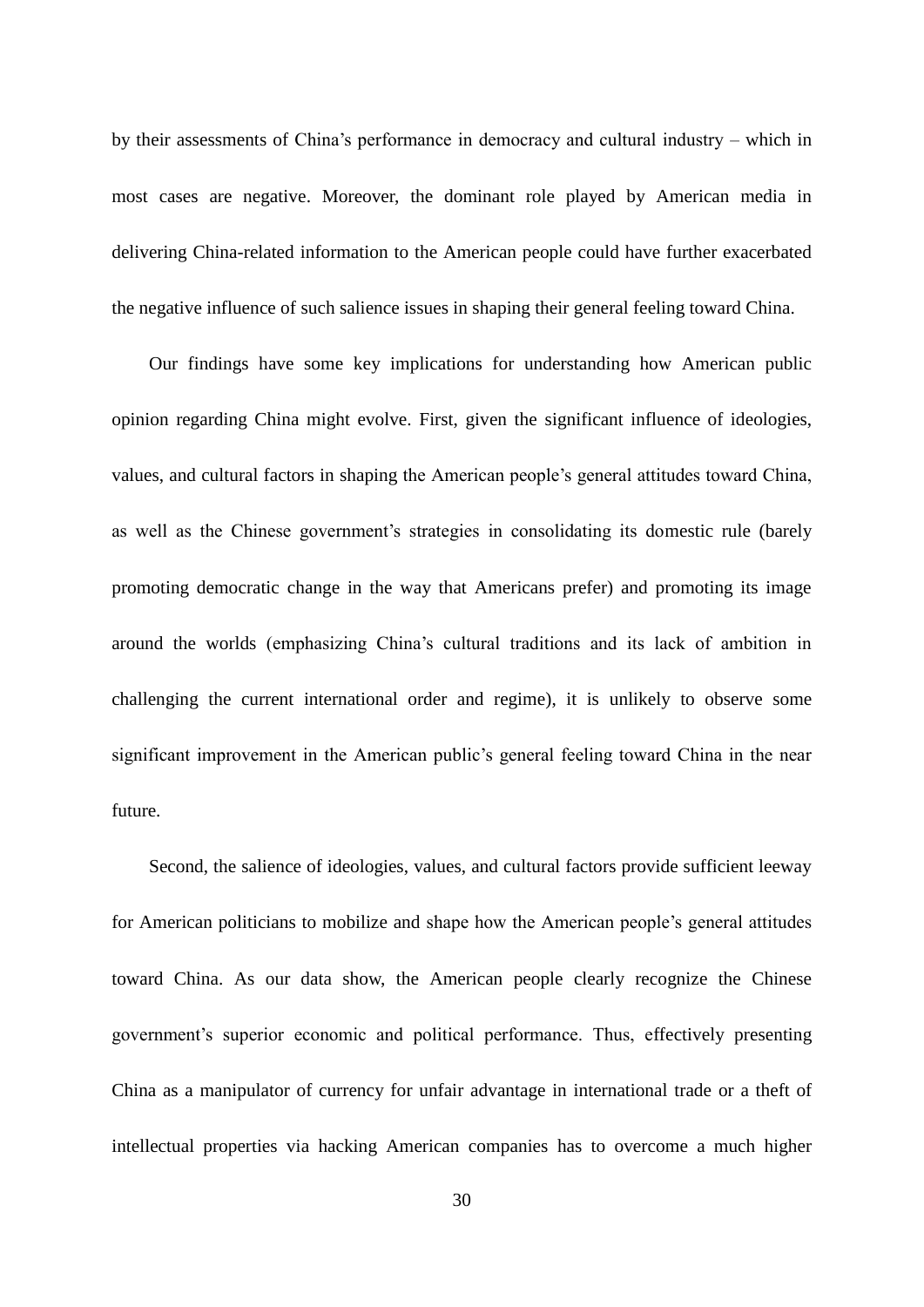hurdle than framing China as a constant violator of human rights or an authoritarian abuser of violence.

Of course, our data do not allow us to examine how the American public's specific views of and general feeling toward China could have been translated into their policy preferences, candidate evaluations and vote choices, which has more direct implications for American politics and the Sino-US relations. But our findings provide some cognitive foundation for examining the underlying dynamics of China's image in the US. With more appropriate data collected in the future, we can effectively bring the cognitive dynamics and behavior responses together, thus providing a more comprehensive and effective understanding on the role of Americans' views of China in Sino-US relations.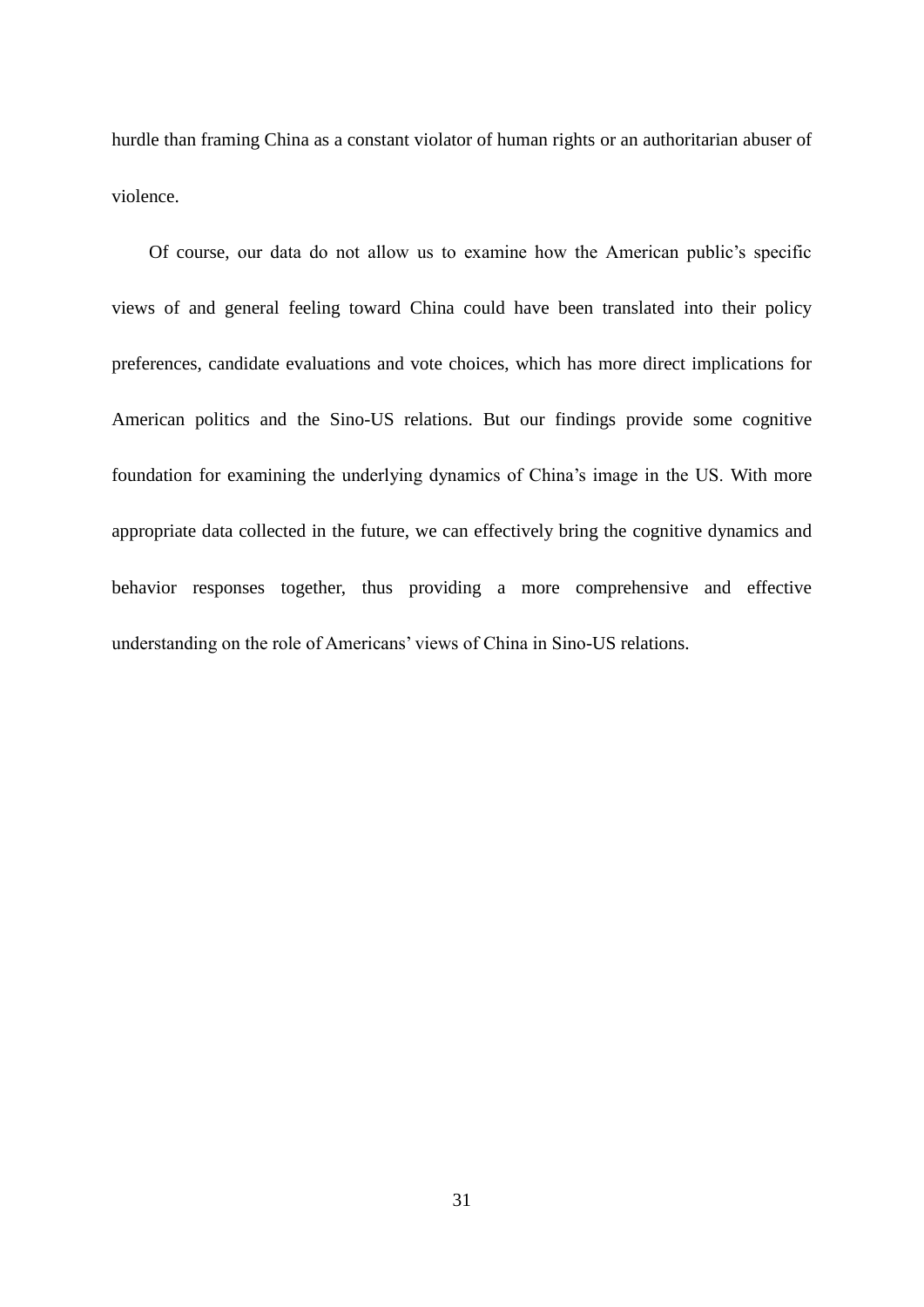

**Figure 1: Significance of China and Its Rising**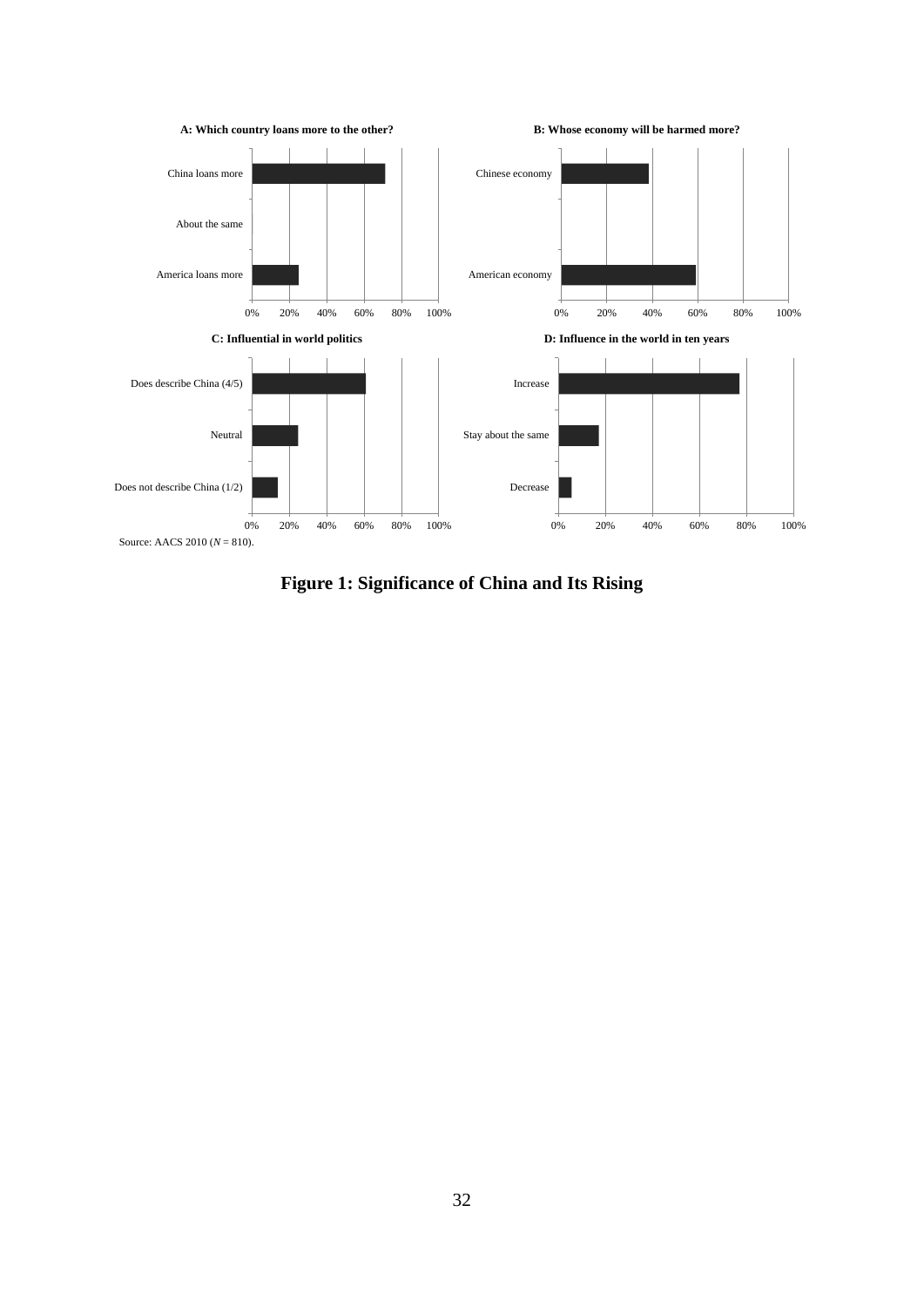

**Figure 2: American People's Multidimensional Views of China**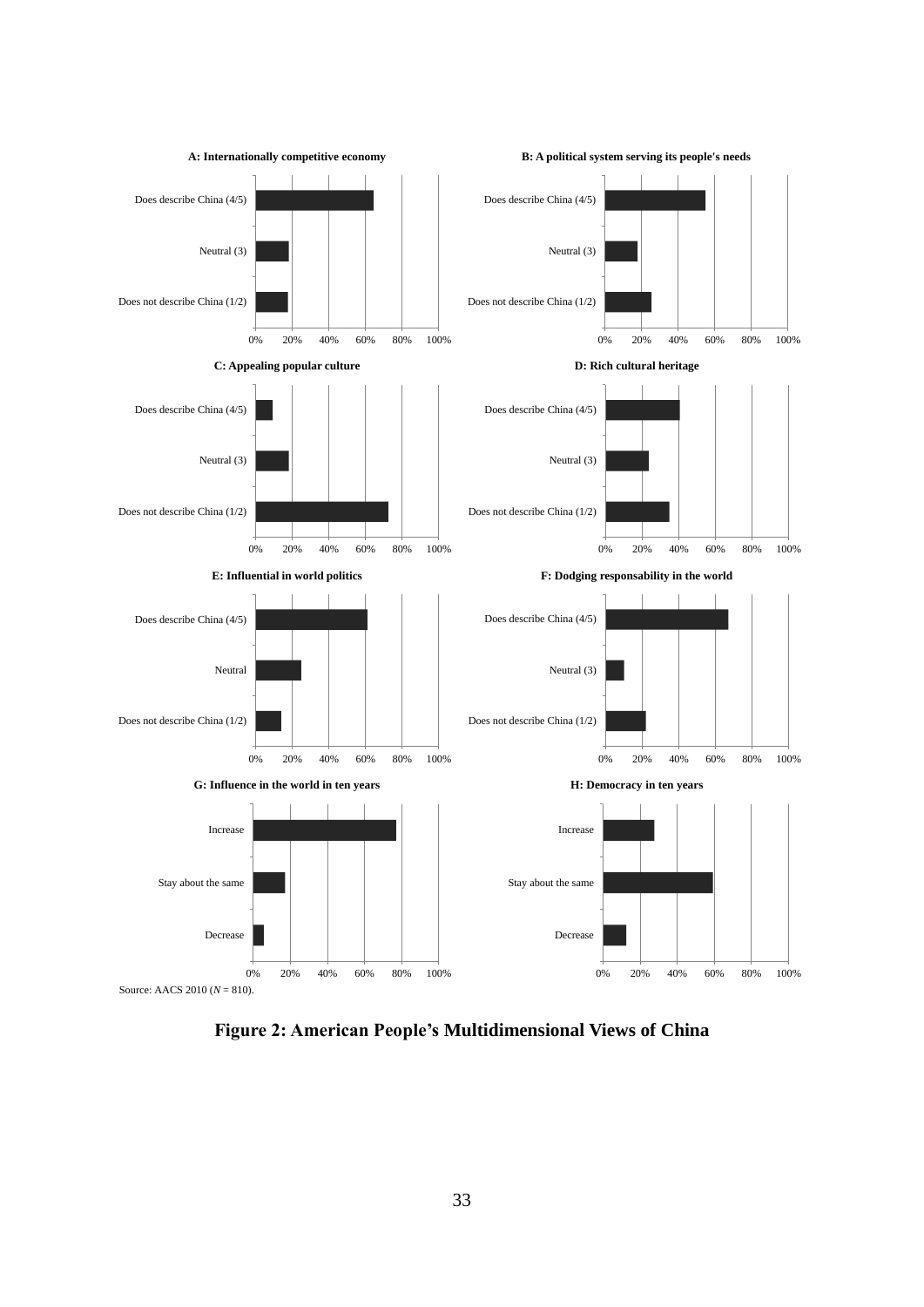

**Feeling thermometer toward foreign countries**

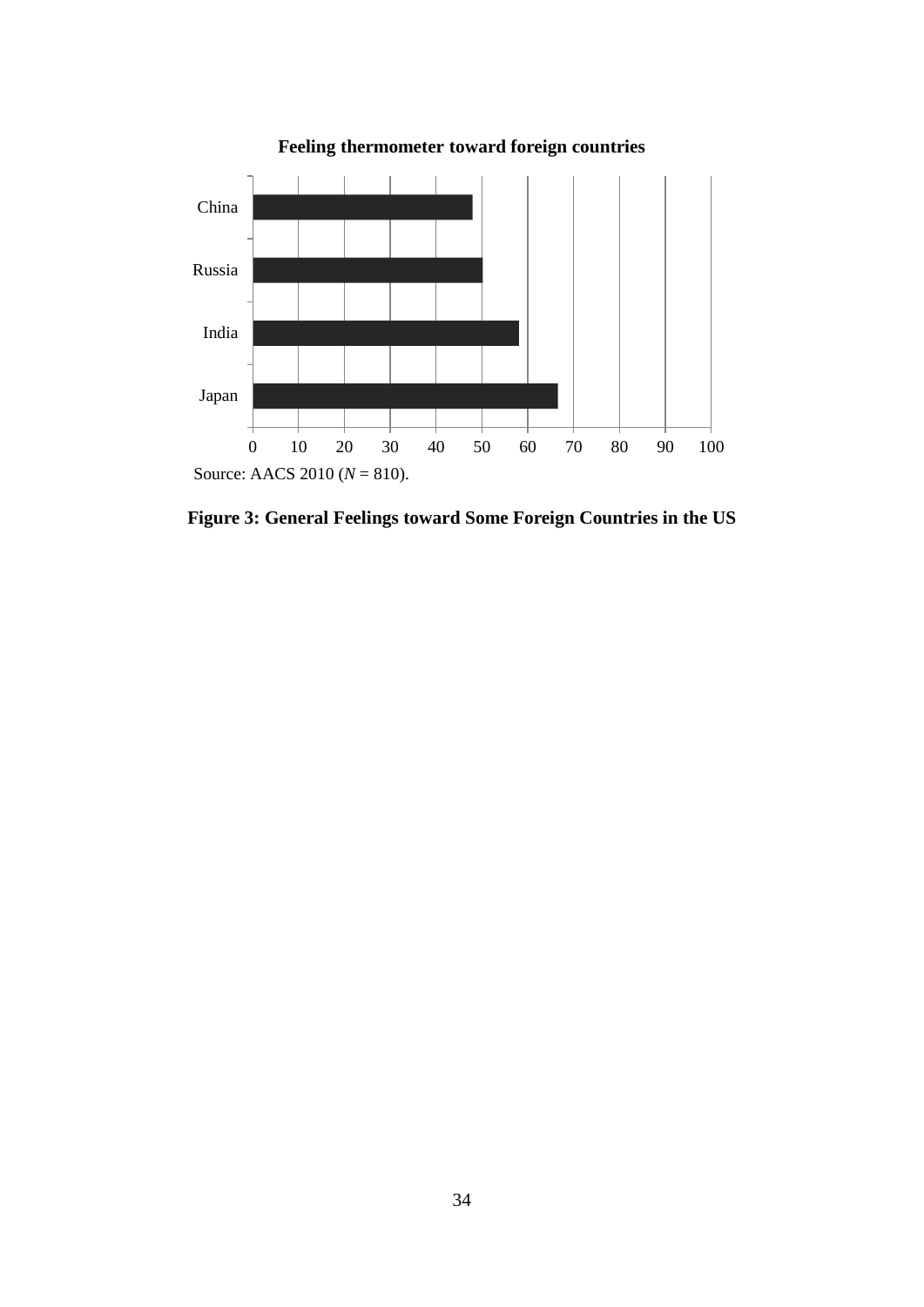

**Figure 4: General Feeling and Distinct Assessments**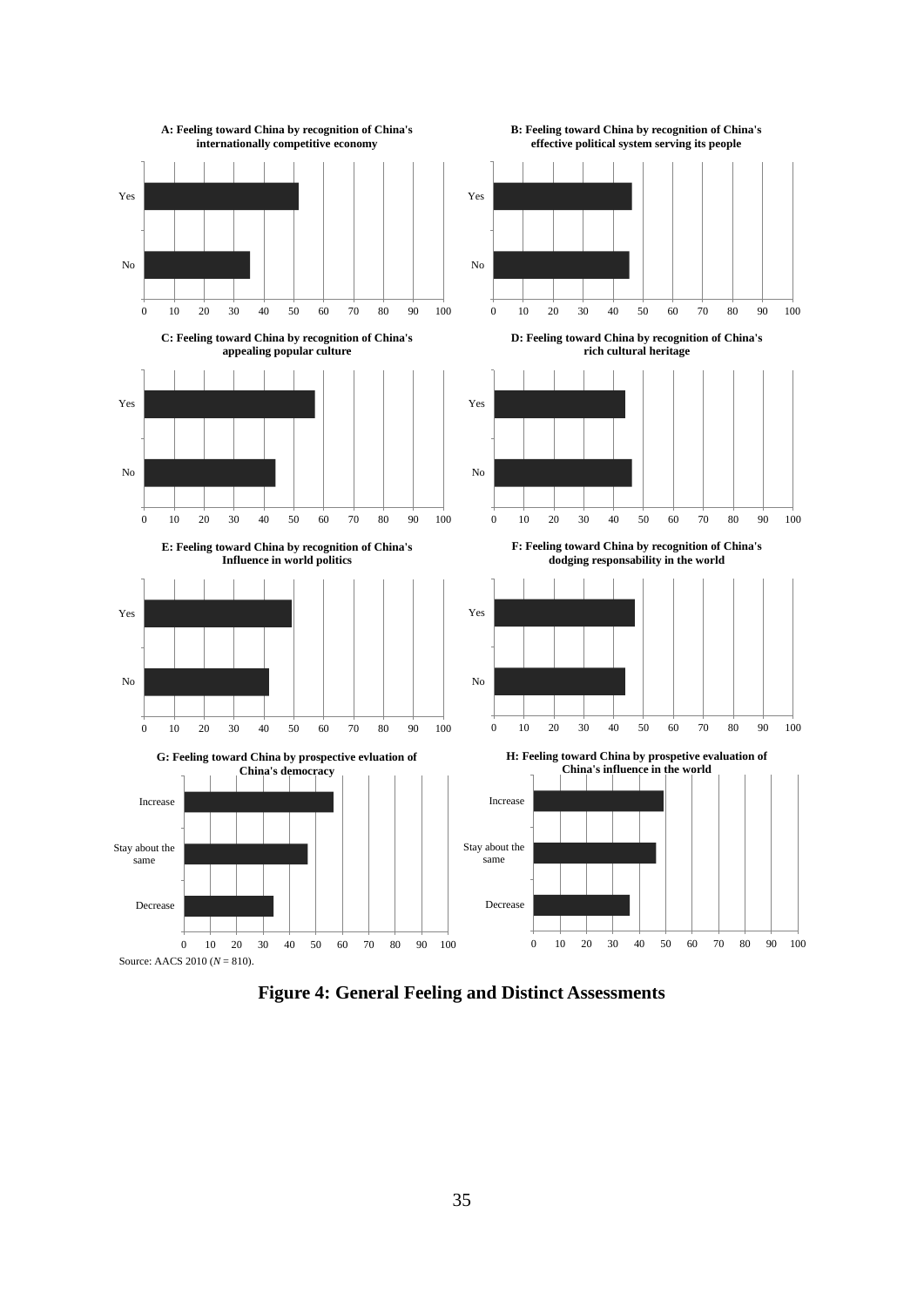

**Figure 5: Interest in and Sources of Information about China**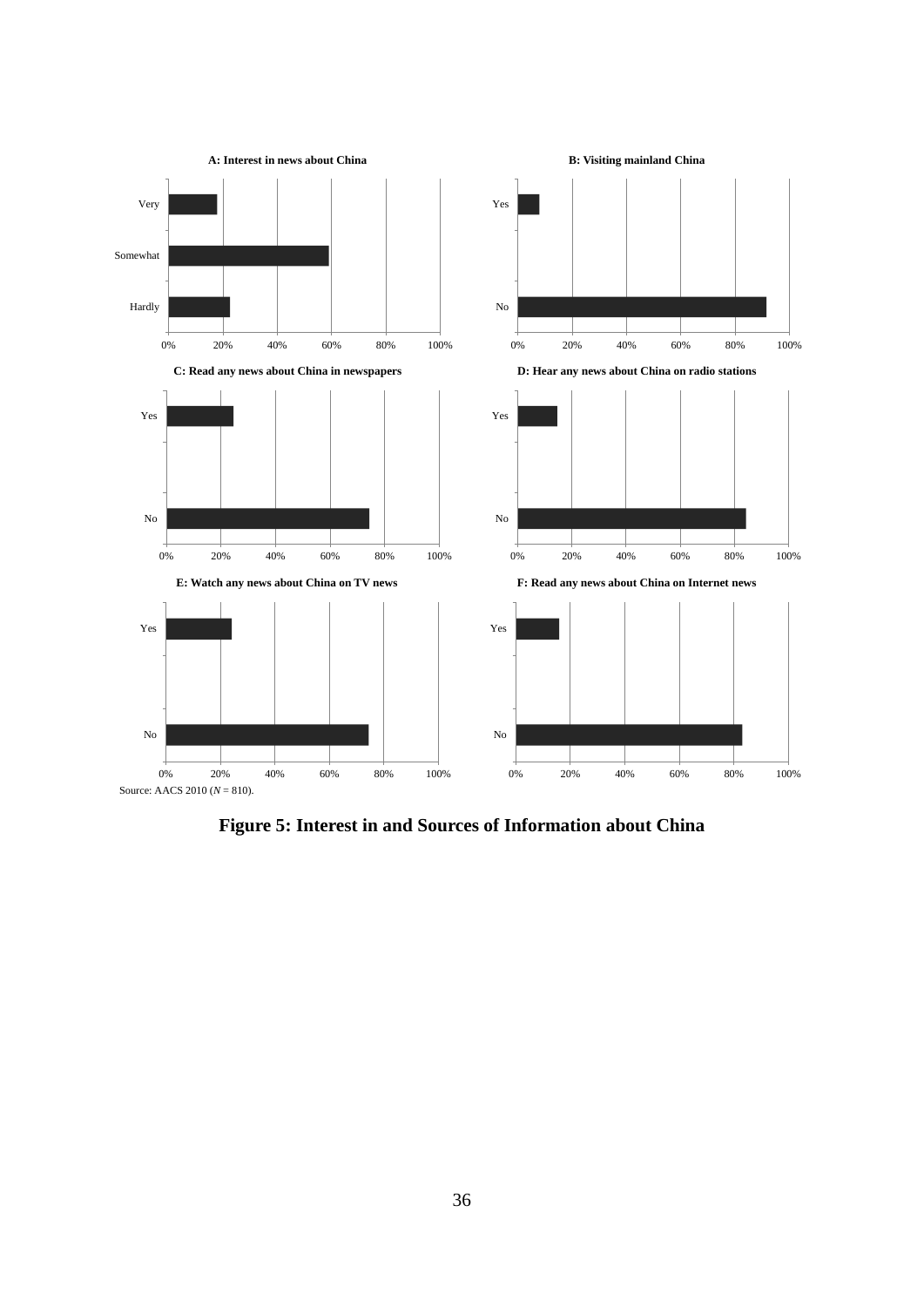

**Figure 6: General Feeling and Exposure to China-Related Information**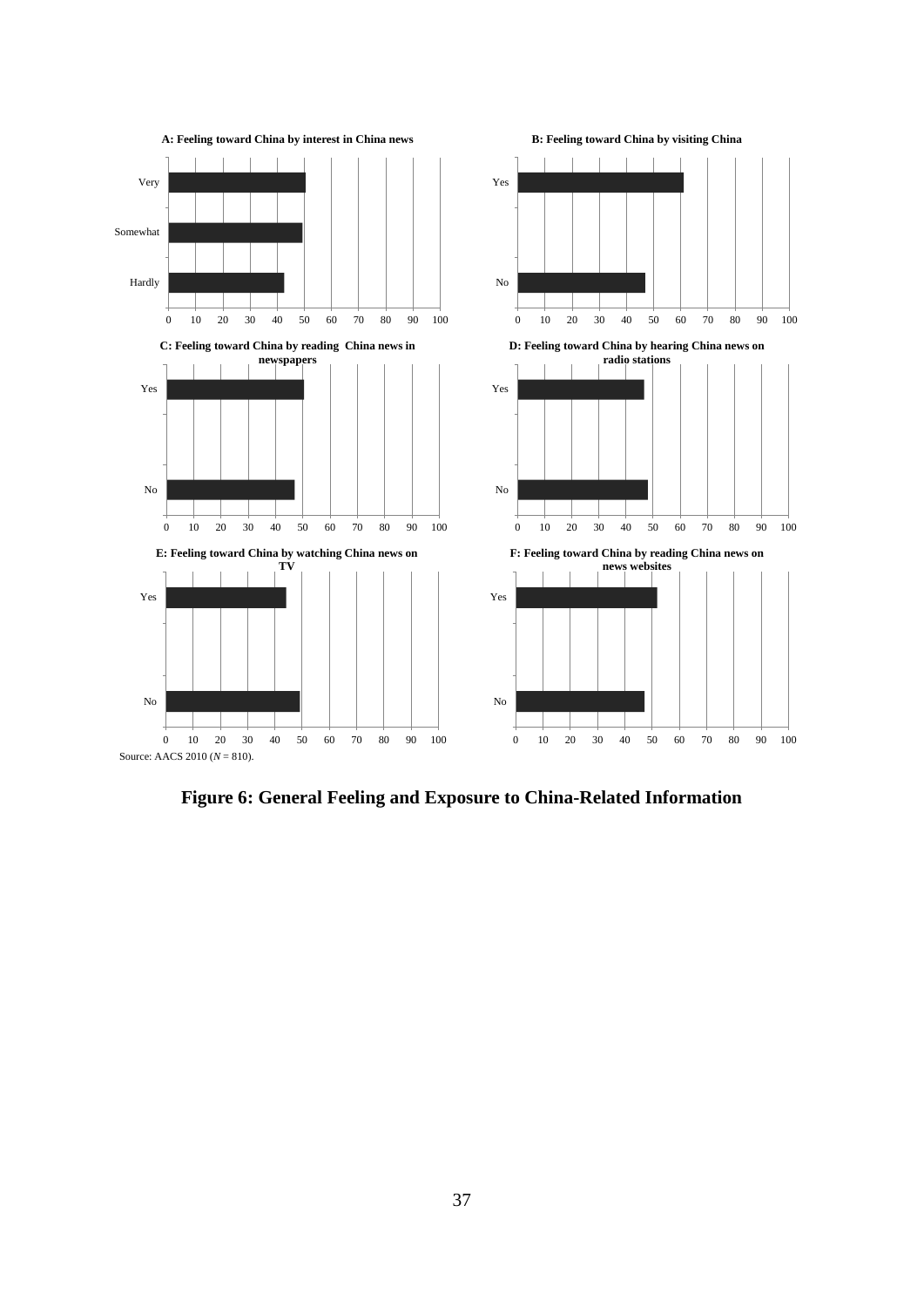

**A: Feeling toward China by party ID**

**Figure 7: General Feeling and Partisan-Ideological Predispositions**